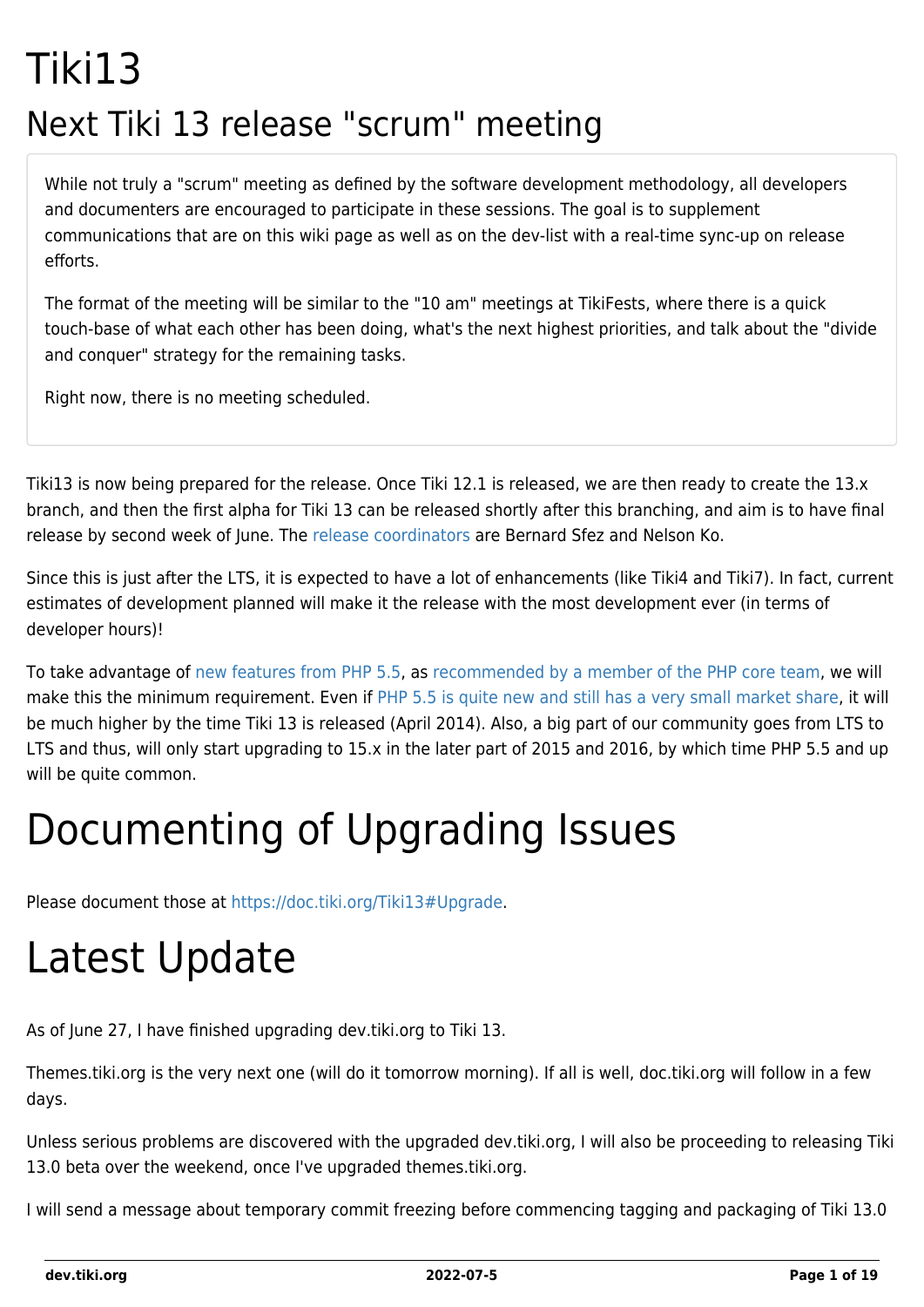# Testing on nextdoc.tiki.org

PLEASE CHANGE THEME TO FIVEALIVE-LITE with CLASSIC layout before testing. Also, set the Jquery UI theme from None back to default. Also approve all plugins in tiki-plugins.php by clicking "Approve all pending plugins" at the bottom of the page.

### Steps that need to be done on other tiki.org sites before upgrading

The following can and should be done before upgrading.

- h3 in shared footer custom need to be changed to h4
- Logo source should be changed from previewxxx to dlxxx (so that it shows without dithering)
- You should set Containing Class in Admin...Modules (Appearance tab) for the Topbar search module to "col-xs-3"
- You should set Containing Class in Admin...Modules (Appearance tab) for the Topbar menu module to "colxs-9"
- Remove under Admin...Look and Feel (Customizations) any custom CSS except

```
.twfooter .box {width: 106px; float:left; text-align: left;margin-left: 30px;}
```

```
.twfooter .box:first-child {margin-left: 0;}
```

```
.twfooter img.externallink {display:none;}
```
### Opinions on side column widths?

IMO the left and right columns may be too narrow (currently the column width proportions are 20%-80%-20%). I think maybe switching to the 25%-50%-25% layout template might be better (although that would make the center column considerably narrower) .

gezza: What is difference between basic and classic layout?

I think we should cut down the layout options for this release and rename what is left. I think since having columns is a matter of configuration it should not be included in the name. We should have a simple name and a short description,eg:

1)Name: "Default" Description: "Default layout. Maximum 3 columns, where center column takes 50% or 75% or 100% depending on the number of enabled side columns. Proportions in case of 3 columns: 25%-50%-25% (leftcenter-right). In case of 2 colums: 75% for the center and 25% for the side column (left or right)."

2)Name: "Classic" Description: "The classic center focused layout with narrower side columns. Maximum 3 columns available. Center column takes 66,67%, 83,33% or 100% depending on the number of enabled side columns. Proportion in case of 3 columns: 16,66%-66,67%-16,66% (left-center-right). In case of 2 colums: 83,33% for the center, 16,67% for the side column (left or right)"

3)Name: "Social" Description: "The Default layout with a fixed navbar on the top of the screen." 4)Name: "Plain" Description: "Only a center column is available, no header, no side columns, no footer."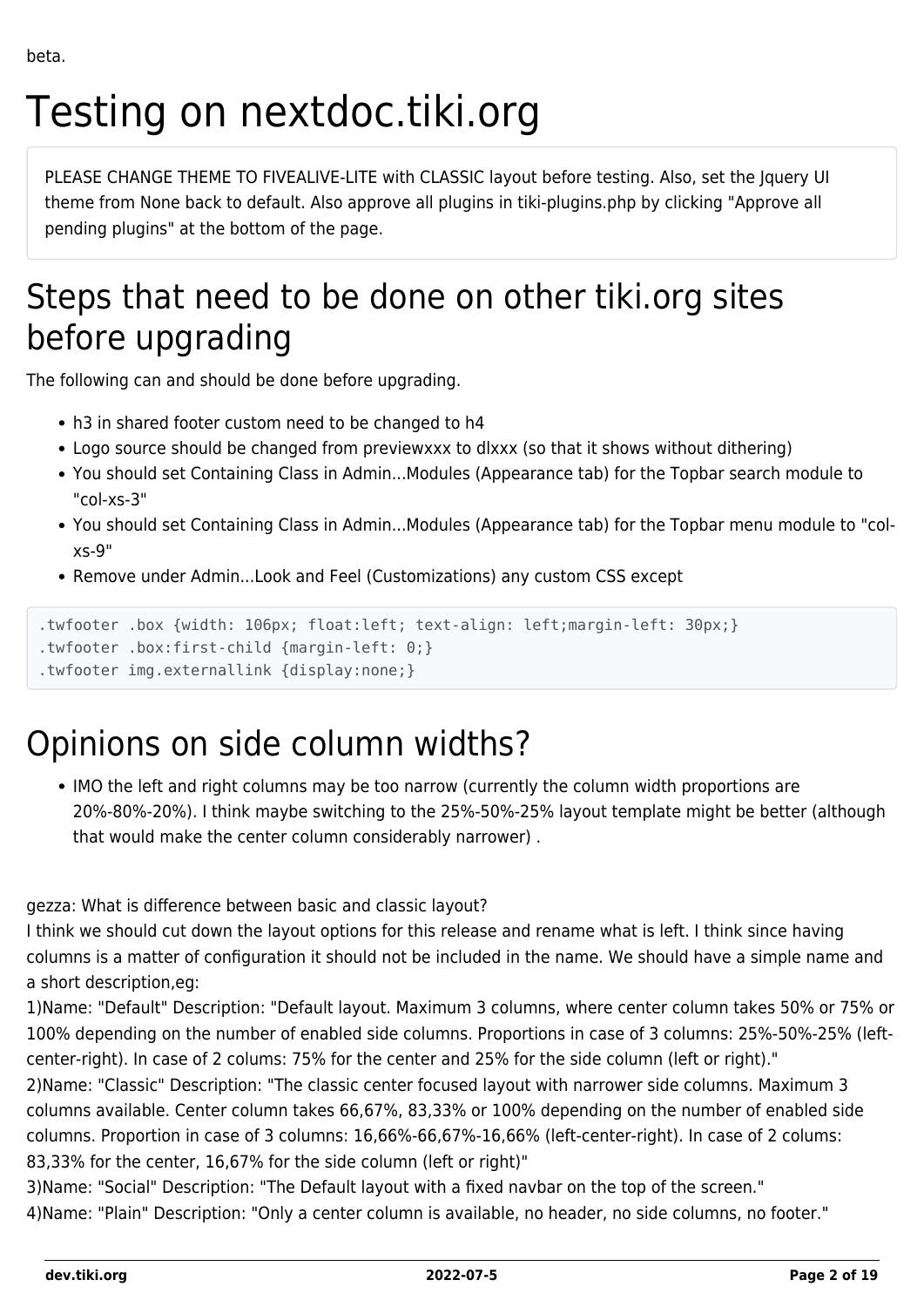+1)Internal: maybe this one should not be displayed at all in the theme admin interface

Nelson to gezza: I am trying to see how to rename the layout labels without actually renaming the layout itself (because too risky at this stage right?) IMO,

Basic -> Standard Bootstrap Classic -> Classic Tiki Three Containers -> Three Containers with 3-6-3 Columns

- Internal
- Jquery Mobile
- layout plain.tpl

#### Social

"\* means for internal system use only"

- classic layout supports shadows, basic does not.

### Things to test in general (any new or test upgraded Tiki)

If you are testing, please write down what was exactly tested below so others can refer. Thanks.

- Registration in its various forms (depending on email/admin validation) and if tracker info is required etc...
- Try creating some articles and editing them
- Try creating forum and use the forum

## More details including Video Introduction

Earlier in the year, while development was still in progress, a summary of development work was on this page, now moved to [Tiki13Development](https://dev.tiki.org/tiki13Development).

## External Libs to Upgrade

See [Tiki 13 Composer Dependencies](https://dev.tiki.org/Tiki-13-Composer-Dependencies)

### Featured bugs

<http://dev.tiki.org/item4885> - This one requires a change to support 4-byte UTF8 in MySQL. But this means requiring a certain level of MySQL. Probably should be taken care of in installer.

## Regressions

#### **To who find/report a bug:**

1. Test on your website, test on neutral ground [demo,](http://demo.tiki.org) test on different version (and log results).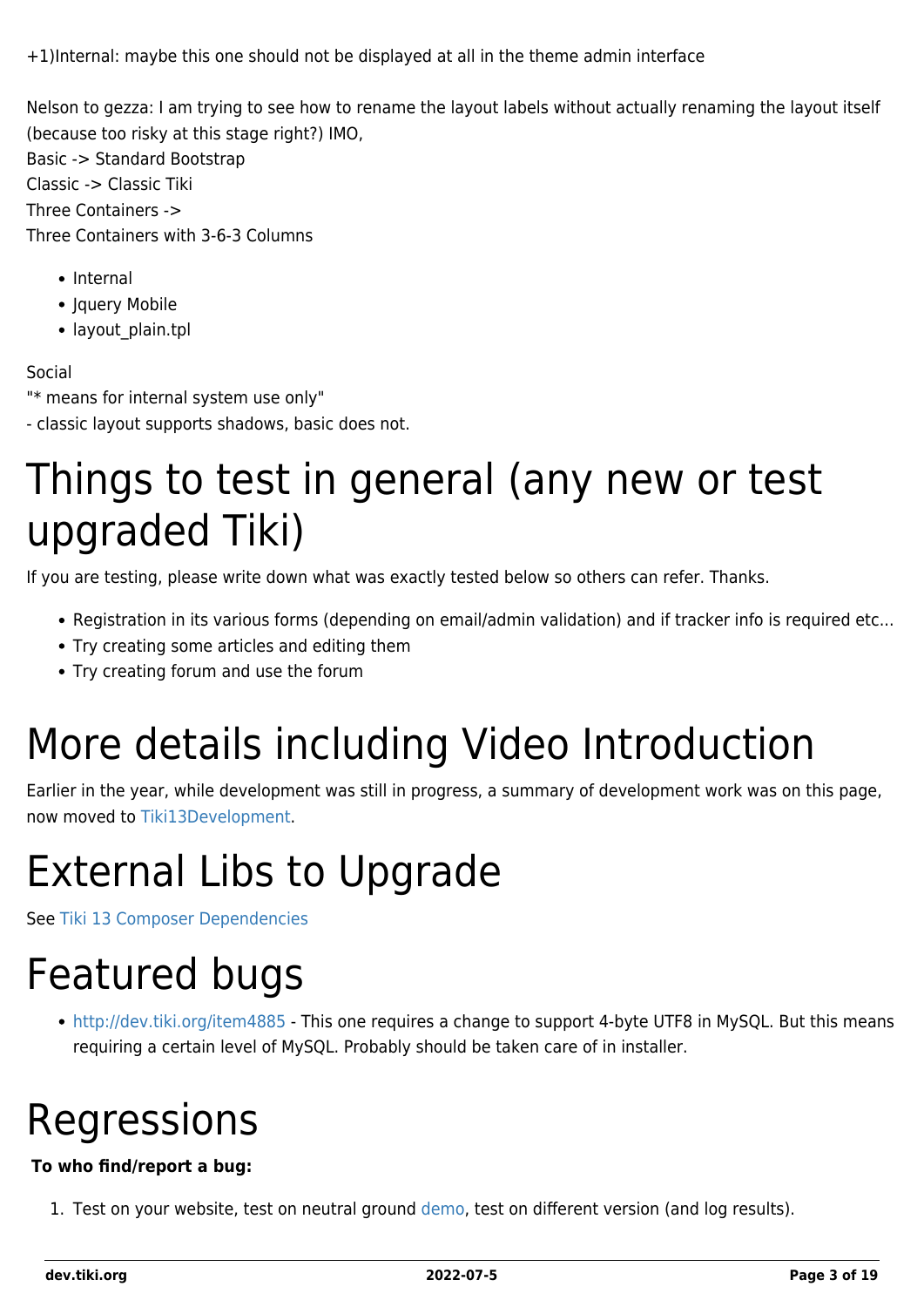- 2. Report to the [WishList/Bug Report tracker.](https://dev.tiki.org/Make+a+wish)
- 3. Give short BUT COMPLETE explanation about the problem. (keep the essential remove the rest).
- 4. Create an instance so next available Dev will have anything he need to try to solve the issue.
- 5. Retest regularly with new release and for each test, confirm your input. Change date and improve explanation.
- 6. Answer to the Dev request.
- 7. Log any changes and mark as solved IF RESOLVED (pleassssseeeee).

Wishlist items categorised as "13.x Regression" - status open or pending.

### Open

| <b>Rating</b>                                                                       | <b>Subject</b>                                                                | <b>Submitted</b><br>by | <b>Importance</b> | <b>Easy</b><br>to<br>solve? | <b>Priority</b> | <b>Category</b>                                                                | <b>Volunteered</b><br>to solve | <b>Created</b>        |                       | LastModif Comments                 |
|-------------------------------------------------------------------------------------|-------------------------------------------------------------------------------|------------------------|-------------------|-----------------------------|-----------------|--------------------------------------------------------------------------------|--------------------------------|-----------------------|-----------------------|------------------------------------|
| ***<br>***<br>***<br>***<br>***<br>***<br>***<br>计女女<br>***<br>计女女<br>(0)           | 13.x dev.tiki.org printing tracker item<br>generates a mostly empty page      | Marc<br>Laporte        | 9                 | $7\overline{ }$             | 63              | • Regression                                                                   |                                |                       | 2014-07-13 2014-07-21 | $\pmb{0}$                          |
| ***<br>计女女<br>***<br>***<br>***<br>计女女<br>***<br>***<br>***<br>计女女<br>$(0)$ $\odot$ | suite.tiki.org 12.x to 13.x upgrade: Some<br>menu items are no longer showing | Marc<br>Laporte        | 9                 | 5                           | 45              | · Dogfood on<br>a *.tiki.org site                                              |                                |                       | 2014-07-25 2014-07-25 | $\mathsf 0$                        |
| ***<br>1★★<br>***<br>计女女<br>***<br>计女女<br>***<br>计女女<br>***<br>计女女<br>(0)           | i18n online translation broken                                                | Torsten<br>Fabricius   | 9                 |                             | 45              | • Usability<br>· Support<br>request<br>• Community<br>projects<br>• Regression | Leu                            |                       | 2014-10-19 2017-10-06 | $\mathbf 1$<br>mikeua-22 Oct<br>15 |
| ***<br>***<br>***<br>***<br>***<br>计女女<br>***<br>计女女<br>***<br>计女女<br>(3)           | Broken images in Newsletters in 12.x<br>(images sent with relative links)     | Xavier de<br>Pedro     | 8                 | 5                           | 40              | • Regression<br>• Less than<br>30-minutes fix                                  | Jonny Bradley                  | 2014-03-04 2014-09-21 |                       | 6<br>amette-04 Dec<br>19           |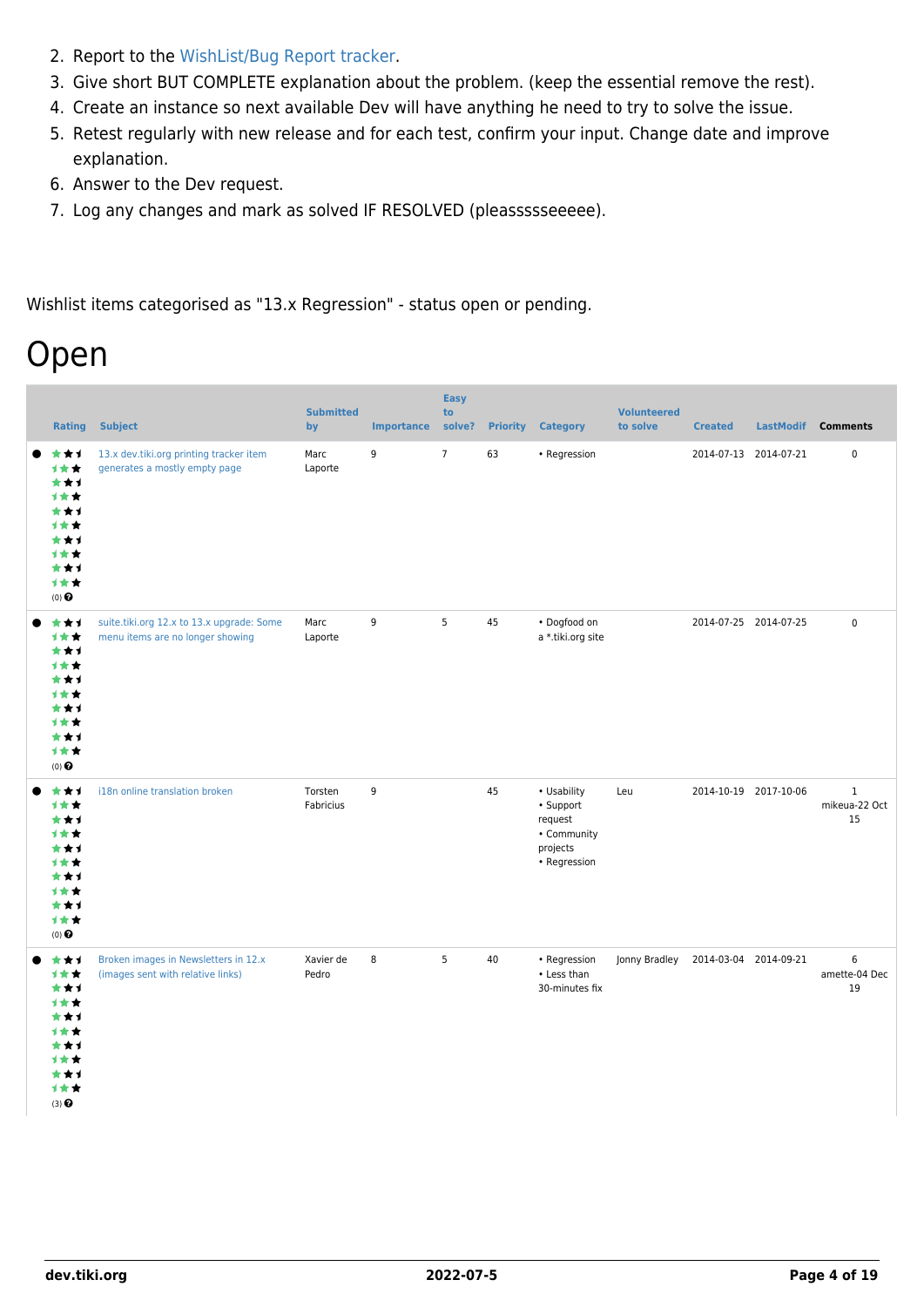| <b>Rating</b>                                                                                                  | <b>Subject</b>                                                                                                                                      | <b>Submitted</b><br>by | <b>Importance</b> | <b>Easy</b><br>to<br>solve? |    | <b>Priority Category</b>                                                                                                     | <b>Volunteered</b><br>to solve | <b>Created</b>        |                       | LastModif Comments                      |
|----------------------------------------------------------------------------------------------------------------|-----------------------------------------------------------------------------------------------------------------------------------------------------|------------------------|-------------------|-----------------------------|----|------------------------------------------------------------------------------------------------------------------------------|--------------------------------|-----------------------|-----------------------|-----------------------------------------|
| ***<br>计女女<br>***<br>计女女<br>***<br>计女女<br>***<br>计女女<br>***<br>计女女<br>$(0)$ $\odot$                            | Some formatting for the calendar has been<br>lost                                                                                                   | lindon                 | 8                 | 8                           | 64 | • Consistency                                                                                                                |                                |                       | 2014-06-28 2014-07-15 | $\overline{2}$<br>chibaguy-01 Jul<br>14 |
| ***<br>计女女<br>***<br>计女女<br>***<br>1**<br>***<br>1**<br>***<br>1★★<br>$(0)$ $\odot$                            | tiki.org 13x : Illegal mix of collations<br>(utf8_general_ci,IMPLICIT) and<br>(utf8_unicode_ci,IMPLICIT) for operation '='                          | Marc<br>Laporte        | 8                 | 3                           | 24 | · Dogfood on<br>a *.tiki.org site<br>• Regression                                                                            |                                | 2014-07-24 2014-08-14 |                       | $\mathsf{O}\xspace$                     |
| ***<br>计女女<br>***<br>1**<br>***<br>1 * *<br>***<br>计女女<br>***<br>计女女<br>$(0)$ $\odot$                          | 13.x doc.tiki.org :: help doc links report<br>"Page not found"                                                                                      | Marc<br>Laporte        | 8                 | 8                           | 64 | • Regression                                                                                                                 |                                |                       | 2014-07-26 2014-07-30 | $\mathsf{O}\xspace$                     |
| ***<br>1★★<br>***<br>1 * *<br>***<br>1 <del>*</del> *<br>*1<br>1 <del>*</del> *<br>***<br>计女女<br>$(0)$ $\odot$ | -=text=- has no more formatting                                                                                                                     | Marc<br>Laporte        | 8                 | $\overline{7}$              | 56 | • Regression                                                                                                                 |                                | 2014-07-28 2014-07-28 |                       | $\mathbf 0$                             |
| ***<br>计女女<br>***<br>1**<br>***<br>1★★<br>***<br>计女女<br>***<br>计女女<br>$(0)$ $\odot$                            | Wiki tables & other tables: determine &<br>apply convention                                                                                         | Marc<br>Laporte        | 8                 | 8                           | 64 | • Regression<br>• Consistency                                                                                                |                                |                       | 2014-07-30 2014-07-30 | $\mathsf{O}\xspace$                     |
| ***<br>计女女<br>***<br>计女女<br>***<br>计女女<br>***<br>1★★<br>***<br>计女女<br>$(0)$ $\odot$                            | 13.x dev.t.o bug tracker: missing category<br>at submit time didn't take the user up to<br>the source of the issue, and no message at<br>the bottom | Xavier de<br>Pedro     | 8                 | 6                           | 48 | • Usability<br>• Community<br>projects<br>• Dogfood on<br>a *.tiki.org site<br>• Regression<br>• Less than<br>30-minutes fix |                                |                       | 2014-10-09 2014-10-09 | $\mathsf 0$                             |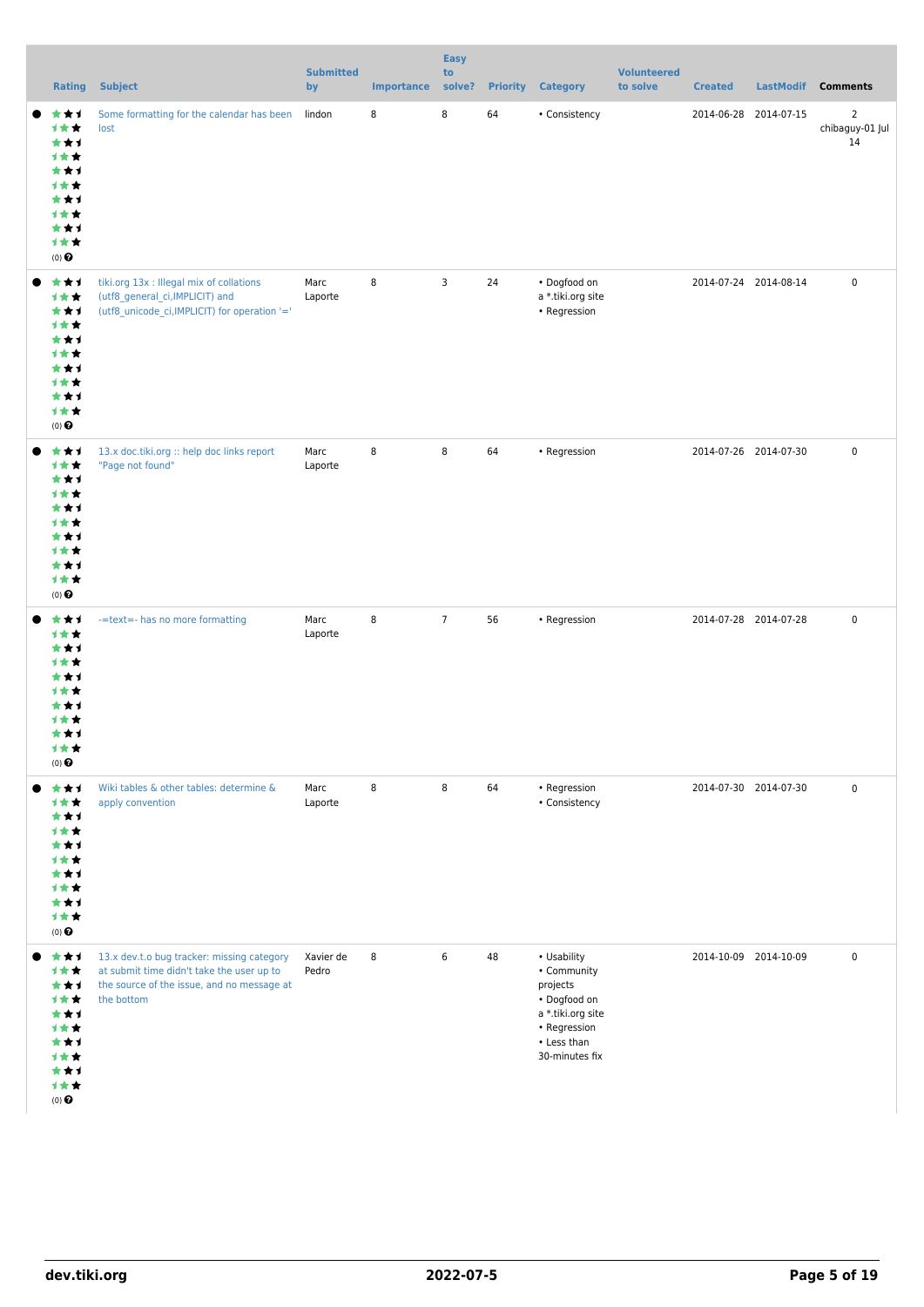| Rating                                                                                                            | <b>Subject</b>                                                                                      | <b>Submitted</b><br>by | <b>Importance</b> | <b>Easy</b><br>to<br>solve? | <b>Priority</b> | <b>Category</b>                                                                                                                                        | <b>Volunteered</b><br>to solve | <b>Created</b>        | <b>LastModif</b>      | <b>Comments</b>                           |
|-------------------------------------------------------------------------------------------------------------------|-----------------------------------------------------------------------------------------------------|------------------------|-------------------|-----------------------------|-----------------|--------------------------------------------------------------------------------------------------------------------------------------------------------|--------------------------------|-----------------------|-----------------------|-------------------------------------------|
| ***<br>1 * *<br>***<br><b>1**</b><br>***<br><b>1**</b><br>***<br><b>1**</b><br>***<br><b>1**</b><br>$(0)$ $\odot$ | t.o (13.x) months_links module error:<br>invalid variable value: \$_GET["blogId"] =<br>2,29,26      | Xavier de<br>Pedro     | 8                 | 8                           | 64              | • Community<br>projects<br>• Dogfood on<br>a *.tiki.org site<br>• Regression                                                                           |                                | 2015-01-15 2017-01-09 |                       | 0                                         |
| ***<br>计女女<br>***<br><b>1**</b><br>***<br>1 * *<br>***<br><b>1**</b><br>***<br>计女女<br>$(1)$ $\odot$               | Automagically Collapse/Expand columns in<br>wide tables since Bootstrap: Footable<br>jQuery Plugin? | Xavier de<br>Pedro     | 8                 | 4                           | 32              | • Usability<br>• Feature<br>request<br>• Support<br>request<br>• Dogfood on<br>a *.tiki.org site                                                       |                                | 2015-03-11 2015-03-11 |                       | 8<br>xavi-12 Mar 15                       |
| ***<br>计女女<br>***<br>1 * *<br>***<br><b>1**</b><br>***<br><b>1**</b><br>***<br>计女女<br>$(0)$ $\odot$               | Very broken layout:                                                                                 | Marc                   | $7\phantom{.0}$   | 3                           | 21              | · Dogfood on<br>a *.tiki.org site                                                                                                                      |                                |                       | 2014-08-22 2014-09-20 | $\mathbf{1}$<br>jonnybradley-20<br>Sep 14 |
| ***<br><b>1**</b><br>***<br>1 * *<br>***<br>1 * *<br>* * 1<br>1 <del>*</del> *<br>***<br>手套套<br>$(0)$ $\odot$     | 13.x dev.t.o: Print version for tracker item<br>almost empty                                        | Xavier de<br>Pedro     | $\overline{7}$    | 5                           | 35              | • Community<br>projects<br>• Dogfood on<br>a *.tiki.org site<br>• Regression<br>• Conflict of<br>two features<br>(each works<br>well<br>independently) |                                | 2015-01-10 2015-01-10 |                       | $\mathsf 0$                               |
| ***<br>计女女<br>***<br>计女女<br>***<br>计女女<br>***<br>计女女<br>***<br>计女女<br>$(1)$ $\odot$                               | 13.x dev.t.o: Print version for tracker item<br>almost empty                                        | Xavier de<br>Pedro     | $7\phantom{.0}$   | 5                           | 35              | • Community<br>projects<br>• Dogfood on<br>a *.tiki.org site<br>• Regression<br>• Conflict of<br>two features<br>(each works<br>well<br>independently) |                                |                       | 2015-01-10 2015-01-10 | $\mathsf 0$                               |
| ***<br>计女女<br>***<br>计女女<br>***<br>计女女<br>***<br>计女女<br>***<br>计女女<br>$(1)$ $\odot$                               | Sort on Rating field broken on tracker5 at<br>dev.t.o                                               | Xavier de<br>Pedro     | 6                 | $\overline{4}$              | 24              | • Error<br>• Community<br>projects<br>· Dogfood on<br>a *.tiki.org site                                                                                |                                | 2008-01-24 2014-09-21 |                       | 3<br>jonnybradley-12<br>Mar 15            |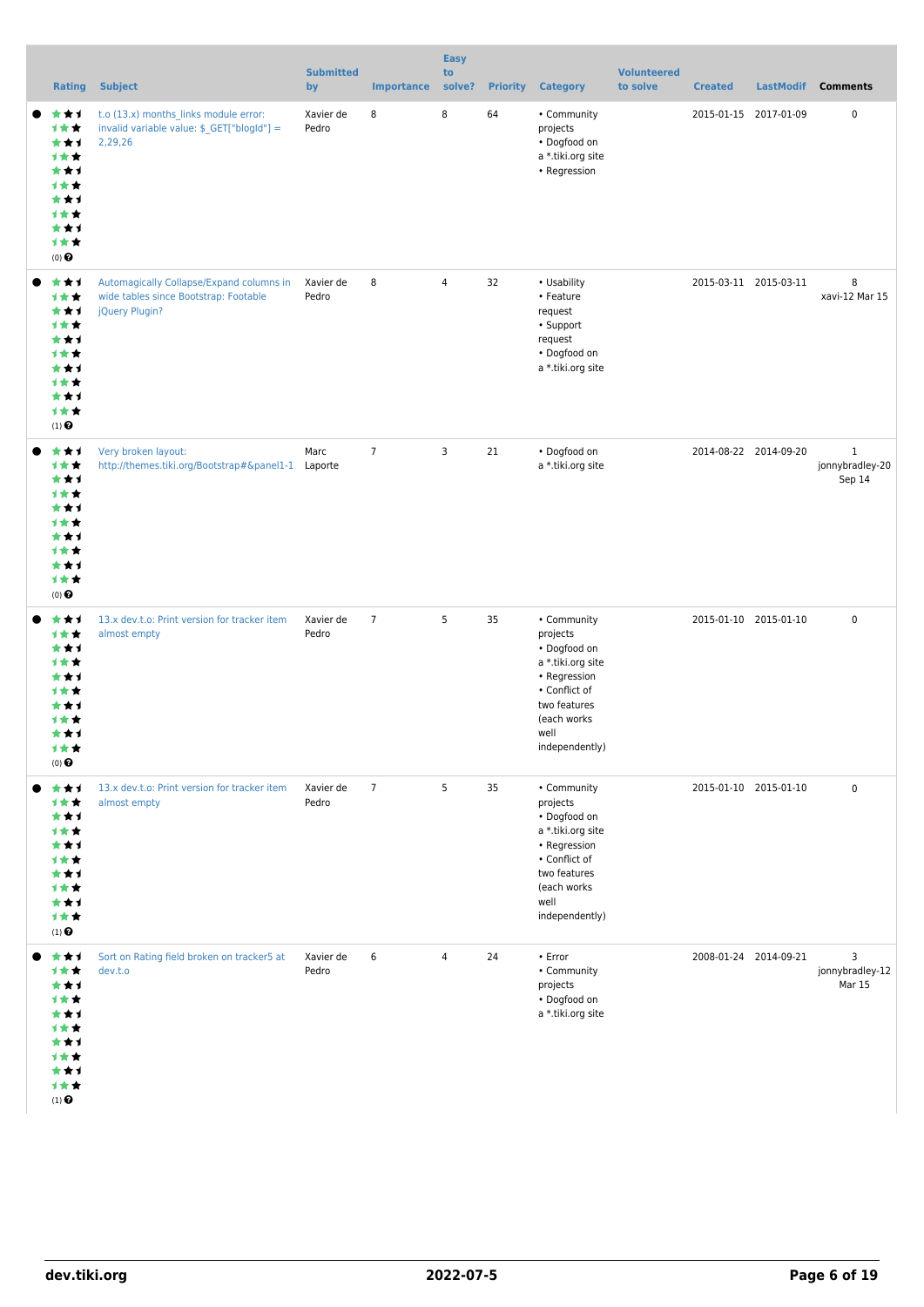|       | Rating                                                                                | <b>Subject</b>                                                                     | <b>Submitted</b><br>by | <b>Importance</b> | <b>Easy</b><br>to<br>solve? | <b>Priority</b> | <b>Category</b>                   | <b>Volunteered</b><br>to solve | <b>Created</b>        | LastModif             | <b>Comments</b>                          |
|-------|---------------------------------------------------------------------------------------|------------------------------------------------------------------------------------|------------------------|-------------------|-----------------------------|-----------------|-----------------------------------|--------------------------------|-----------------------|-----------------------|------------------------------------------|
|       | ***<br>1 * *<br>***<br>1★★<br>***<br>计女女<br>***<br>计女女<br>***<br>1★★<br>$(0)$ $\odot$ | nextdoc.t.o homepage unable to generate<br><b>PDF</b>                              | Xavier de<br>Pedro     | 6                 | $\overline{7}$              | 42              | · Dogfood on<br>a *.tiki.org site | Nelson Ko                      |                       | 2013-11-04 2014-07-30 | 3<br>xavi-06 Nov 13                      |
|       | ***<br>1★★<br>***<br>计女女<br>* * 1<br>计女女<br>***<br>1★★<br>***<br>计女女<br>$(0)$ $\odot$ | Impossible to start a new drawing on<br>doc.tiki.org                               | Marc<br>Laporte        | 6                 | 5                           | 30              | • Regression                      |                                |                       | 2014-03-17 2014-07-30 | $\mathbf{1}$<br>marclaporte-30<br>Jul 14 |
|       | ***<br>计女女<br>***<br>计女女<br>***<br>计女女<br>***<br>计女女<br>***<br>计女女<br>$(1)$ $\odot$   | Plugin mouseover tip offset wrong                                                  | pianoliv               | 6                 | 10 <sup>°</sup><br>easy     | 60              | • Regression                      |                                |                       | 2014-08-05 2014-08-08 | $\mathsf 0$                              |
|       | ***<br>1★★<br>***<br>计女女<br>***<br>计女女<br>***<br>计女女<br>***<br>计女女<br>$(0)$ $\odot$   | Some wiki syntax crashes page, with error<br>message: Not unique table/alias: 'ts' | Marc<br>Laporte        | 5                 | 9                           | 45              | • Error                           | manivannans                    | 2013-11-16 2014-07-30 |                       | $\pmb{0}$                                |
| $\ll$ | $1$ (current)                                                                         |                                                                                    |                        |                   |                             |                 |                                   |                                |                       |                       |                                          |

- urrent) [2](https://dev.tiki.org/tiki-print.php?tr_sort_mode1=f_41_desc&page=Tiki13&tr_offset1=20) [3](https://dev.tiki.org/tiki-print.php?tr_sort_mode1=f_41_desc&page=Tiki13&tr_offset1=40)
- [»](https://dev.tiki.org/tiki-print.php?tr_sort_mode1=f_41_desc&page=Tiki13&tr_offset1=20)

# Pending

|                |                  |                                              | Easy |  |                    |                |                    |
|----------------|------------------|----------------------------------------------|------|--|--------------------|----------------|--------------------|
|                | <b>Submitted</b> |                                              | tο   |  | <b>Volunteered</b> |                |                    |
| Rating Subject | by               | Importance solve? Priority Category to solve |      |  |                    | <b>Created</b> | LastModif Comments |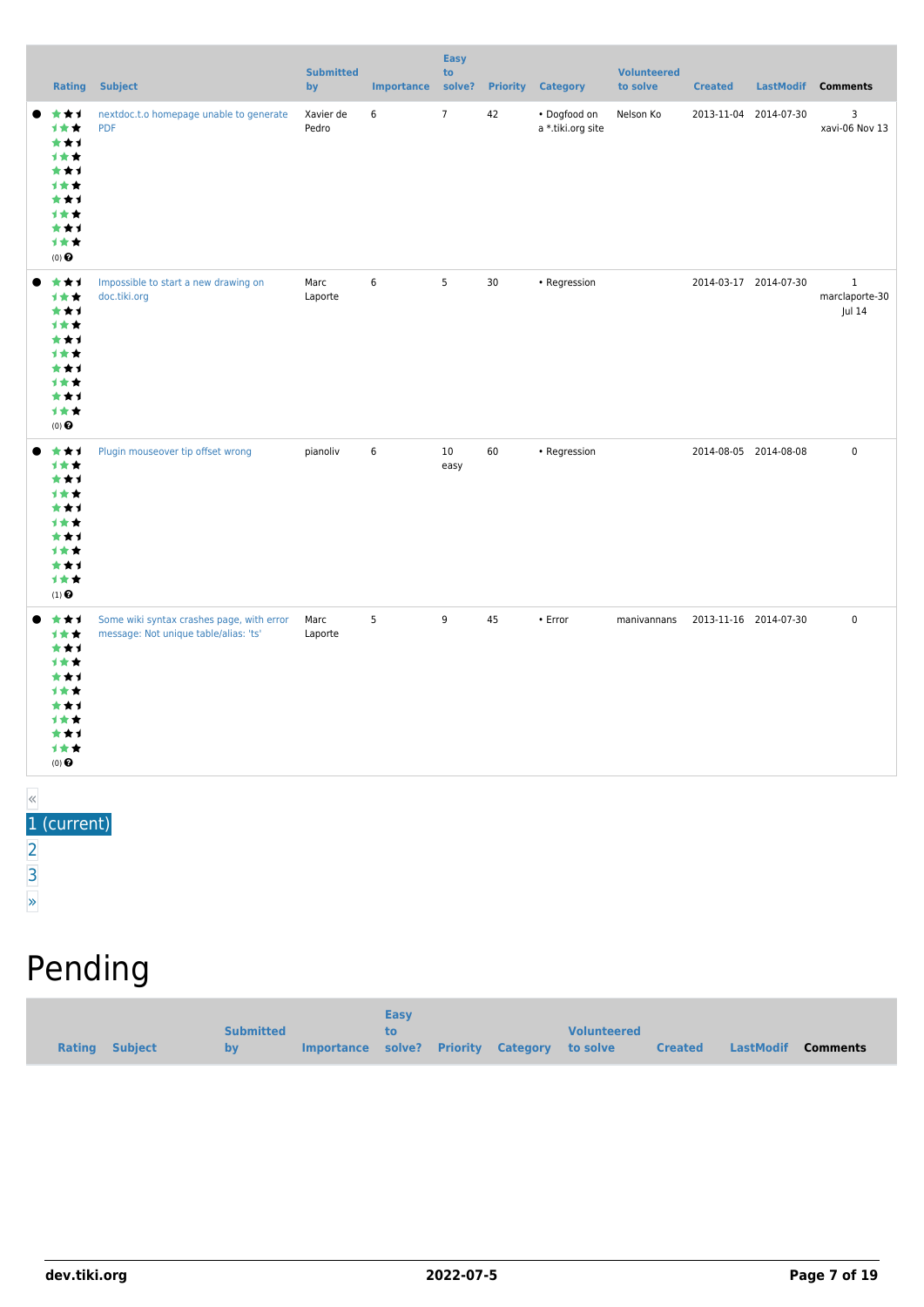|           | <b>Rating</b>                                                                                     | <b>Subject</b>                                                                                         | <b>Submitted</b><br>by | <b>Importance</b> | <b>Easy</b><br>to<br>solve? |              | <b>Priority Category</b>                        | <b>Volunteered</b><br>to solve | <b>Created</b>        | <b>LastModif</b>      | <b>Comments</b>                                 |
|-----------|---------------------------------------------------------------------------------------------------|--------------------------------------------------------------------------------------------------------|------------------------|-------------------|-----------------------------|--------------|-------------------------------------------------|--------------------------------|-----------------------|-----------------------|-------------------------------------------------|
| $\bullet$ | ***<br>计女女<br>***<br>计女女<br>***<br><b>1**</b><br>***<br>计女女<br>***<br>计女女<br>$(0)$ $\odot$        | 12.x & 13.x:<br>Images stretched<br>& skewed (in *.t.o<br>sites and LTS<br>production sites<br>on svn) | Marc<br>Laporte        | 8                 | 9                           | 72           | $\bullet$<br>Regression<br>• Release<br>Blocker |                                |                       | 2014-07-23 2017-01-12 | $\mathbf{1}$<br>marclaporte-06<br>Aug 14        |
| $\bullet$ | ***<br>计女女<br>***<br>计女女<br>***<br><b>1**</b><br>***<br><b>1**</b><br>***<br>计女女<br>$(0)$ $\odot$ | 13.x Bootstrap:<br>tiki-assignuser.php<br>-> There should<br>not be a horizontal<br>scroll bar         | Marc<br>Laporte        | 3                 | 3                           | 9            | • Usability<br>Regression                       |                                |                       | 2014-08-20 2015-05-19 | $\mathbf{1}$<br>manivannans-19<br><b>May 15</b> |
| $\bullet$ | ★★1<br>计女女<br>***<br><b>1**</b><br>***<br>计女女<br>***<br><b>1**</b><br>***<br>计女女<br>$(0)$ $\odot$ | Cannot see text in<br>fivealive-lite<br>watermelon top<br>buttons                                      | Nelson Ko              | 1 low             | $\mathbf{1}$<br>difficult   | $\mathbf{1}$ | • Release<br>Blocker                            |                                |                       | 2014-06-25 2014-06-27 | $\,1\,$<br>koth-27 Jun 14                       |
| $\bullet$ | ***<br>计女女<br>***<br><b>1**</b><br>★★1<br>计女女<br>★★1<br>计女女<br>***<br>计女女<br>$(0)$ $\odot$        | Draw SVG-edit: in<br>Firefox, drawing<br>shifts quite far<br>from the cursor                           | Arild Berg             | $\overline{7}$    | $7\overline{ }$             | 49           | • Error                                         |                                |                       | 2013-09-22 2017-08-06 | $\overline{2}$<br>xavi-06 Aug 17                |
|           | $0$ $\star\star$<br>计女女<br>***<br>计女女<br>***<br>计女女<br>★★1<br>计女女<br>***<br>计女女<br>$(0)$ $\odot$  | Even if I set right<br>module to never it<br>does not hide the<br>right columns                        | Nelson Ko              | 9                 |                             | 45           | $\bullet$<br>Regression                         |                                | 2014-06-19 2014-07-07 |                       | $\pmb{0}$                                       |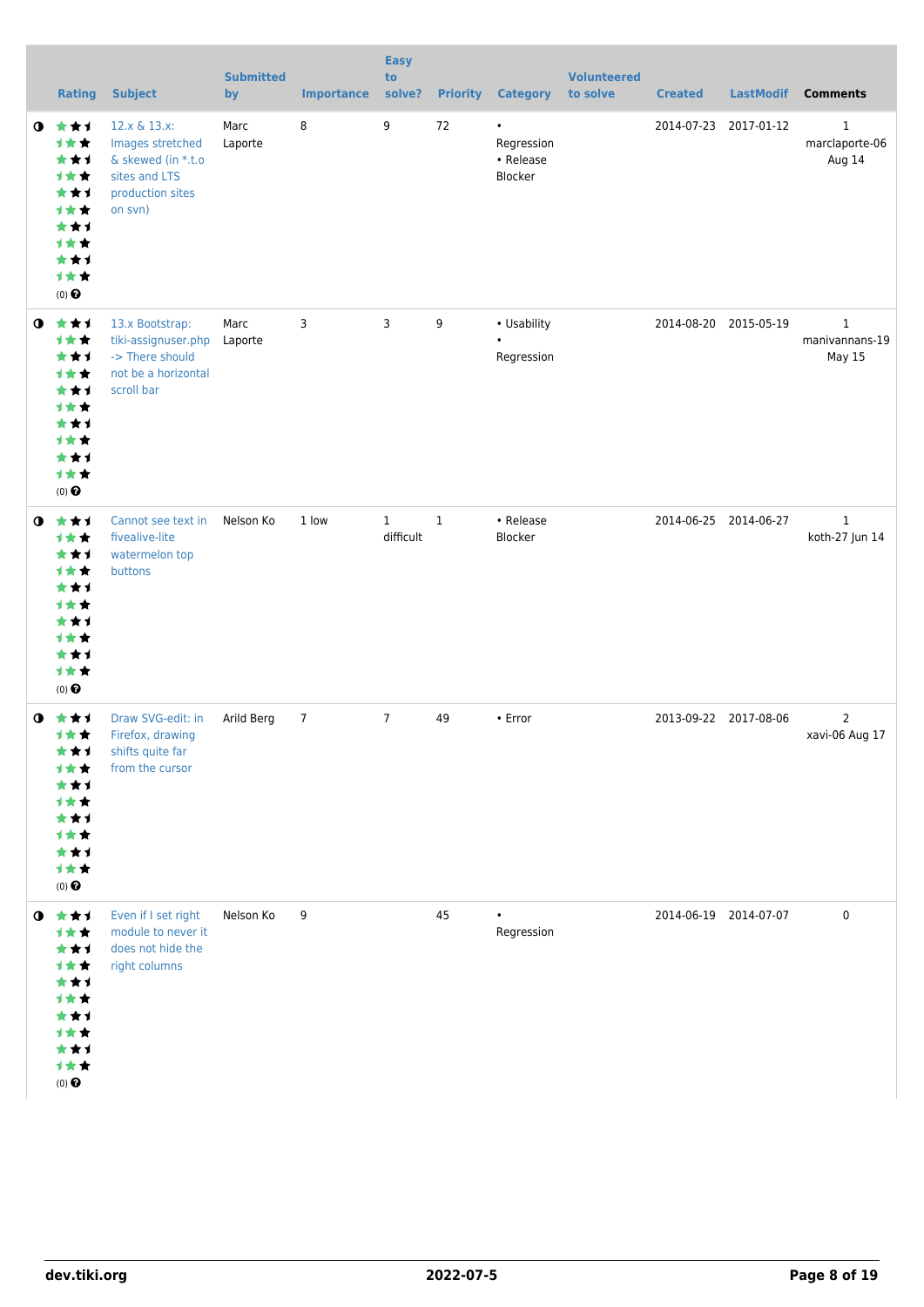|           | <b>Rating</b>                                                                                     | <b>Subject</b>                                                                      | <b>Submitted</b><br>by | <b>Importance</b> | <b>Easy</b><br>to<br>solve? |         | <b>Priority Category</b>                        | <b>Volunteered</b><br>to solve | <b>Created</b> | <b>LastModif</b>      | <b>Comments</b>                       |
|-----------|---------------------------------------------------------------------------------------------------|-------------------------------------------------------------------------------------|------------------------|-------------------|-----------------------------|---------|-------------------------------------------------|--------------------------------|----------------|-----------------------|---------------------------------------|
| $\bullet$ | 大女子<br>1★★<br>***<br>1★★<br>***<br>计女女<br>***<br><b>1**</b><br>***<br>计女女<br>$(0)$ $\odot$        | fivealive-lite kiwi<br>can't see logout<br>link                                     | Nelson Ko              | 1 low             | $\mathbf{1}$<br>difficult   | $\,1\,$ | • Release<br>Blocker                            |                                | 2014-06-25     | 2014-06-27            | $\mathbf{1}$<br>Chealer9-22 Oct<br>16 |
| $\bullet$ | 大大士<br>计女女<br>***<br>1★★<br>***<br><b>1**</b><br>***<br><b>1**</b><br>★★1<br>计女女<br>$(0)$ $\odot$ | Fresh install of<br>13.0: theme<br>admin panel: tabs<br>with no possible<br>options | Marc<br>Laporte        | 8                 | 8                           | 64      | • Usability                                     |                                |                | 2014-07-29 2014-07-30 | 5<br>marclaporte-30<br>Jul 14         |
| $\bullet$ | ***<br>计女女<br>***<br>计女女<br>★★1<br><b>1★★</b><br>***<br>1★★<br>***<br>计女女<br>$(0)$ $\odot$        | Mouseover option<br>no longer works in<br>PluginImg                                 | lindon                 | $\overline{7}$    | 8                           | 56      | $\bullet$<br>Regression<br>• Release<br>Blocker |                                |                | 2014-06-28 2014-07-13 | $\pmb{0}$                             |
| $\bullet$ | ***<br>计女女<br>***<br>计女女<br>***<br>计女女<br>***<br>计女女<br>***<br>计女女<br>$(0)$ $\odot$               | Side menu on<br>nextdoc and<br>nextdev not<br>working                               | Nelson Ko              | 9                 |                             | 45      | • Release<br>Blocker                            |                                |                | 2014-06-19 2014-06-23 | 0                                     |

### Closed  $[+]$ Blockers

Wishlist item categorised as "Blockers" (non-specified versions) - status open or pending.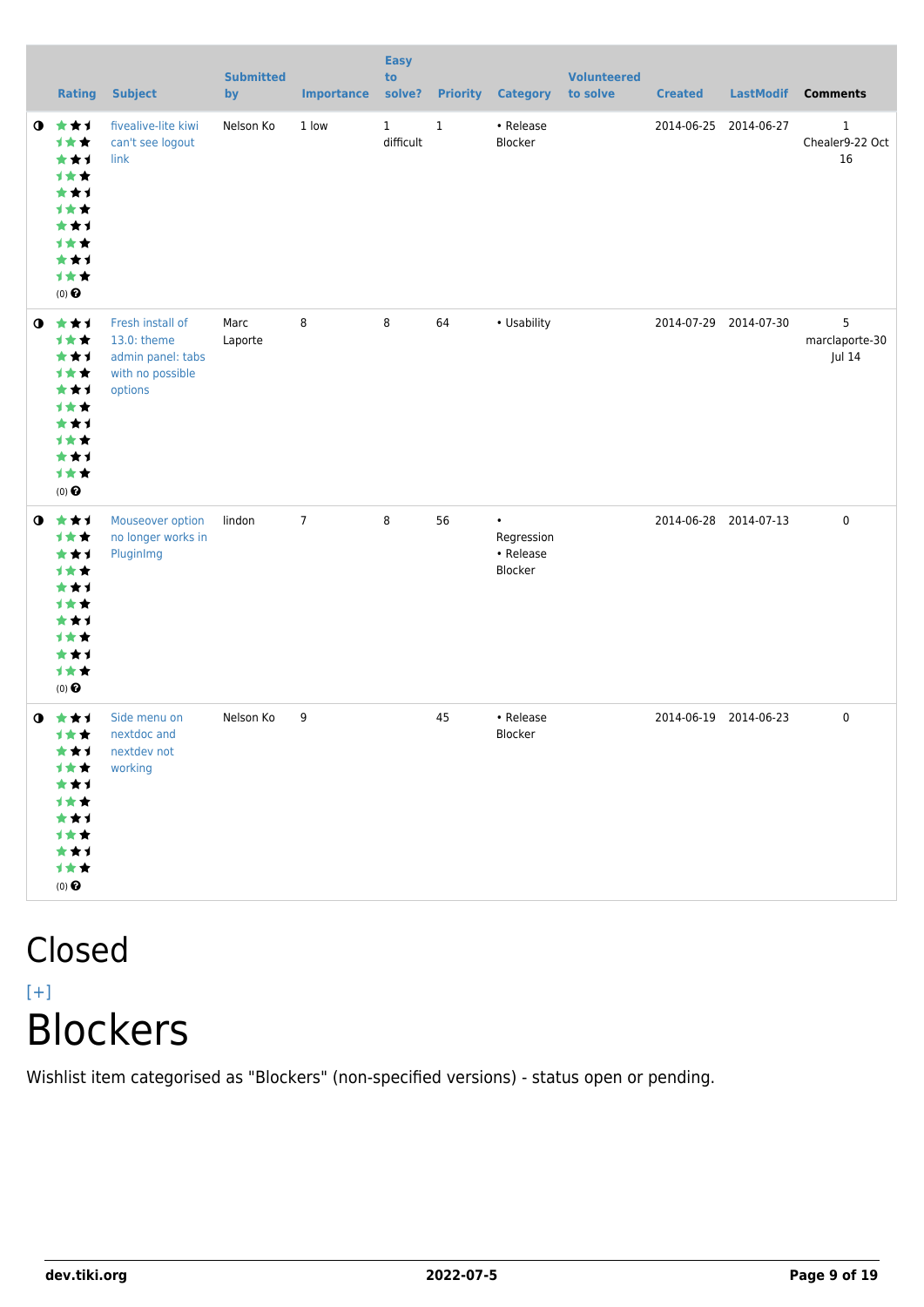|           | <b>Rating</b>                                                                                                   | <b>Subject</b>                                                                                                                                                                                   | <b>Submitted</b><br>by | <b>Importance</b> | <b>Easy</b><br>to<br>solve? | <b>Priority</b> | <b>Category</b>                                            | <b>Volunteered</b><br>to solve | <b>Created</b>        | <b>LastModif</b>      | <b>Comments</b>                           |
|-----------|-----------------------------------------------------------------------------------------------------------------|--------------------------------------------------------------------------------------------------------------------------------------------------------------------------------------------------|------------------------|-------------------|-----------------------------|-----------------|------------------------------------------------------------|--------------------------------|-----------------------|-----------------------|-------------------------------------------|
| $\bullet$ | ***<br>计女女<br>***<br>计女女<br>***<br>计女女<br>***<br>计女女<br>***<br>计女女<br>$(0)$ $\odot$                             | 12.0 fresh<br>install: sh<br>setup.sh tries<br>and fails to<br>install<br>developer<br>tools                                                                                                     | Marc<br>Laporte        | 10 high           | $\bf 8$                     | 80              | • Release<br>Blocker                                       |                                | 2013-11-29 2013-11-29 |                       | $\mathbf{1}$<br>jonnybradley-04<br>Mar 14 |
| $\bullet$ | 大女子<br>计女女<br>★★1<br>计女女<br>***<br><b>1**</b><br>***<br>计女女<br>***<br>计女女<br>$(0)$ $\odot$                      | 12.x & 13.x:<br>Images<br>stretched &<br>skewed (in<br>*.t.o sites and<br><b>LTS</b><br>production<br>sites on svn)                                                                              | Marc<br>Laporte        | 8                 | 9                           | 72              | $\bullet$<br>Regression<br>• Release<br>Blocker            |                                |                       | 2014-07-23 2017-01-12 | $\mathbf{1}$<br>marclaporte-06<br>Aug 14  |
| $\bullet$ | 女女子<br>计女女<br>***<br>计女女<br>***<br>计女女<br>**1<br><b>1**</b><br>***<br>计女女<br>$(0)$ $\odot$                      | Mouseover<br>option no<br>longer works<br>in PluginImg                                                                                                                                           | lindon                 | $\overline{7}$    | 8                           | 56              | $\bullet$<br>Regression<br>• Release<br>Blocker            |                                |                       | 2014-06-28 2014-07-13 | $\mathbf 0$                               |
| $\bullet$ | - 大 大 ゴ<br>计女女<br>★★1<br>计女女<br>***<br>计女女<br>***<br>计女女<br>***<br>计女女<br>$(0)$ $\odot$                         | validateUsers<br>set to no by<br>User_Trackers<br>profile but<br>new<br>registrations<br>on hold due<br>to validation<br>pending (&<br>email not<br>sent even if<br>validateUsers<br>set to yes) | Xavier de<br>Pedro     | 8                 | $\overline{7}$              | 56              | • Error<br>$\bullet$<br>Regression<br>• Release<br>Blocker |                                | 2018-11-06 2018-11-15 |                       | $\overline{2}$<br>robertokir-13<br>Nov 18 |
|           | $0$ $\star\star\star$<br>计女女<br>★★1<br>计女女<br>***<br>计女女<br>***<br>计女女<br>***<br>计女女<br>$(1)$<br>$\pmb{\Theta}$ | Unified<br>Search<br><b>Engine MFTS</b><br>fails for any<br>content (was<br>'Page alias<br>not found by<br>search')                                                                              | Hans.Reil              | 9                 | 6                           | 54              | Consistency<br>• Release<br>Blocker                        | Nelson Ko                      |                       | 2015-02-01 2015-03-02 | 3<br>jonnybradley-26<br>Feb 15            |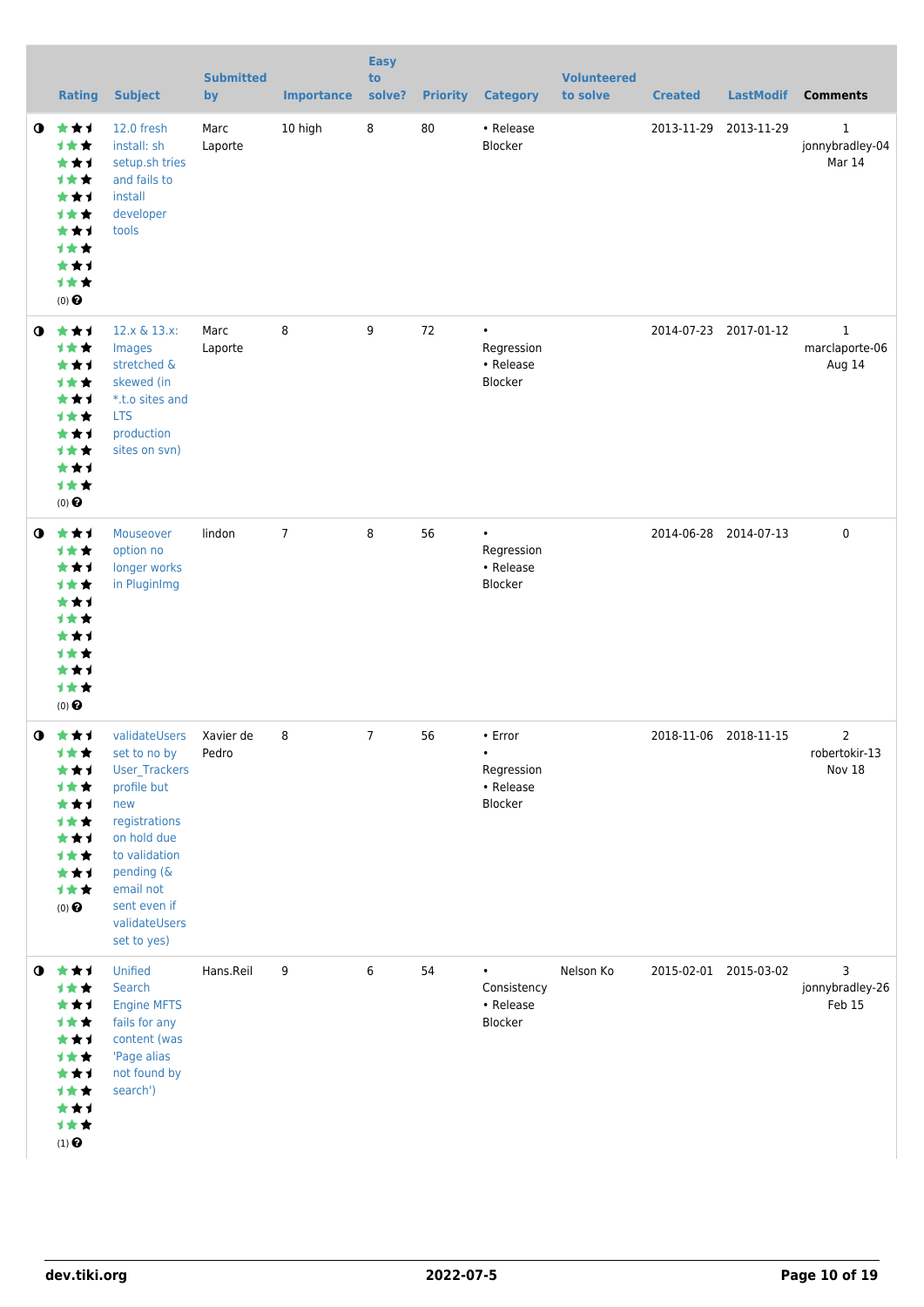|           | <b>Rating</b>                                                                                             | <b>Subject</b>                                                                                                                           | <b>Submitted</b><br>by | <b>Importance</b> | <b>Easy</b><br>to<br>solve? |    | <b>Priority Category</b>                                                                 | <b>Volunteered</b><br>to solve | <b>Created</b>        | <b>LastModif</b>      | <b>Comments</b>                  |
|-----------|-----------------------------------------------------------------------------------------------------------|------------------------------------------------------------------------------------------------------------------------------------------|------------------------|-------------------|-----------------------------|----|------------------------------------------------------------------------------------------|--------------------------------|-----------------------|-----------------------|----------------------------------|
|           | ★★1<br>计女女<br>***<br>计女女<br>***<br>计女女<br>***<br>计女女<br>***<br>计女女<br>$(0)$ $\odot$                       | Moving a<br>node in<br>structure to<br>another<br>structure<br>does not<br>change<br>structure ID<br>of the moved<br>node's<br>children. | flamenco               | 10 high           | $5\phantom{.0}$             | 50 | • Release<br>Blocker                                                                     |                                |                       | 2016-07-24 2016-07-24 | 6<br>flamenco-19<br>Sep 16       |
| $\bullet$ | ***<br>计女女<br>***<br>计女女<br>***<br>计女女<br>***<br>1★★<br>***<br>计女女<br>$(0)$ <sup><math>\odot</math></sup> | <b>Adding POP</b><br>Mailaccount<br>to a forum<br>causes WSOD<br>for that forum                                                          | Torsten<br>Fabricius   | 10 high           |                             | 50 | $\bullet$<br>Regression<br>• Release<br>Blocker                                          | Jonny Bradley                  | 2017-03-23 2017-05-02 |                       | 0                                |
| $\bullet$ | ***<br>计女女<br>***<br>计女女<br>***<br>才女女<br>**1<br>计女女<br>***<br>1女女<br>$(0)$ <sup><math>\odot</math></sup> | Side menu on<br>nextdoc and<br>nextdev not<br>working                                                                                    | Nelson Ko              | 9                 |                             | 45 | • Release<br>Blocker                                                                     |                                |                       | 2014-06-19 2014-06-23 | 0                                |
|           | ***<br>1★★<br>**1<br>计女女<br>***<br>计女女<br>**1<br>1★★<br>***<br>计女女<br>$(0)$ $\bigodot$                    | Search -<br>content<br>section is<br>empty (when<br>using mysql<br>engine)                                                               | Christoph              | 9                 | 5                           | 45 | $\bullet$<br>Regression<br>• Release<br>Blocker<br>$\cdot$ Bug<br>• Upgrade<br>Blocker   | Jonny Bradley                  | 2020-09-08 2020-09-15 |                       | 0                                |
|           | ***<br>计女女<br>***<br>计女女<br>***<br>计女女<br>***<br>计女女<br>***<br>计女女<br>$(0)$ $\odot$                       | Not possible<br>to add a file<br>in a tracker<br>item (tracker<br>field file) -<br>Data is lost<br>FOR TIKI 21x                          | Mike Finko             | 9                 | 5                           | 45 | $\cdot$ Error<br>$\bullet$<br>Regression<br>• Release<br>Blocker<br>• Upgrade<br>Blocker |                                |                       | 2020-12-17 2020-12-19 | $\overline{2}$<br>xavi-20 Dec 20 |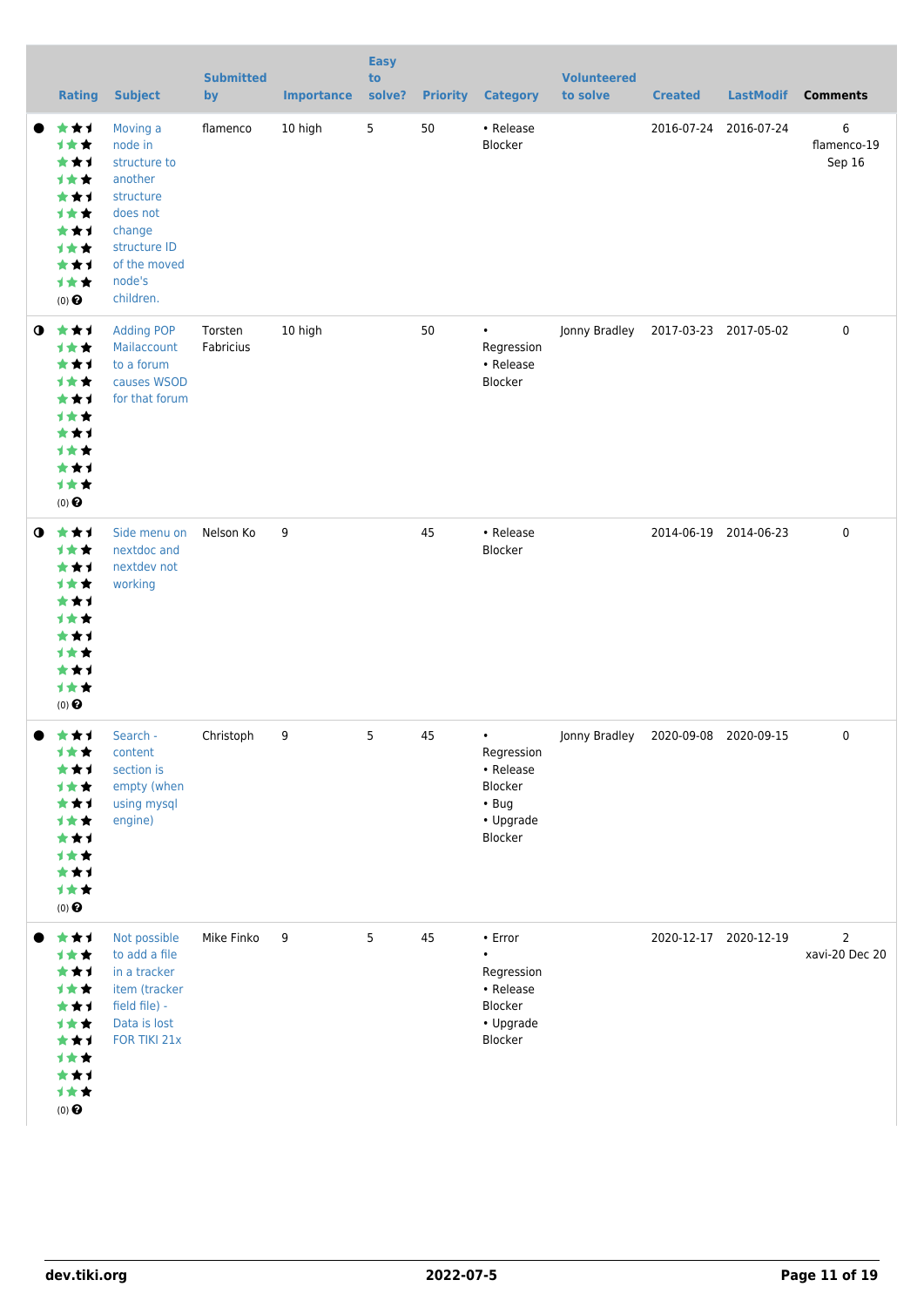|           | <b>Rating</b>                                                                                             | <b>Subject</b>                                                                                                                                      | <b>Submitted</b><br>by  | <b>Importance</b> | <b>Easy</b><br>to<br>solve? | <b>Priority</b> | <b>Category</b>                                                           | <b>Volunteered</b><br>to solve | <b>Created</b> | <b>LastModif</b>      | <b>Comments</b>                |
|-----------|-----------------------------------------------------------------------------------------------------------|-----------------------------------------------------------------------------------------------------------------------------------------------------|-------------------------|-------------------|-----------------------------|-----------------|---------------------------------------------------------------------------|--------------------------------|----------------|-----------------------|--------------------------------|
|           | ★★1<br>计女女<br>***<br>计女女<br>***<br>计女女<br>***<br>计女女<br>***<br>计女女<br>$(0)$ <sup><math>\odot</math></sup> | copy&paste<br>source text<br>from media<br>wiki into tiki<br>wiki this char<br>"→" breaks<br>"index<br>rebuilding"                                  | RadoS                   | 8                 |                             | 40              | • Release<br>Blocker                                                      |                                |                | 2016-12-27 2017-02-10 | 8<br>RadoS-10 Feb<br>17        |
| $\bullet$ | ***<br>计女女<br>***<br>计女女<br>***<br>计女女<br>***<br>计女女<br>**1<br>计女女<br>$(0)$ <sup><math>\odot</math></sup> | Registration<br>not working<br>properly                                                                                                             | Jonny<br><b>Bradley</b> | 10 high           | 4                           | 40              | $\bullet$<br>Regression<br>• Release<br>Blocker                           |                                |                | 2018-01-21 2018-01-22 | 1<br>jonnybradley-22<br>Jan 18 |
| $\bullet$ | ***<br>计女女<br>***<br>计女女<br>***<br>计女女<br>***<br>计女女<br>***<br>计女女<br>$(0)$ $\odot$                       | (A blocker if<br>confirmed)<br>errors in<br>trunk<br>database<br>upgrade<br>through<br>console.php<br>keys too long<br>and invalid<br>default value | Xavier de<br>Pedro      | 8                 | 5                           | 40              | • Error<br>• Release<br>Blocker                                           |                                |                | 2018-09-24 2018-10-27 | 6<br>jonnybradley-29<br>Oct 18 |
| $\bullet$ | - 大 大 ゴ<br>计女女<br>★★1<br>计女女<br>**1<br>1★★<br>***<br>计女女<br>***<br>计女女<br>$(1)$<br>$\pmb{\Theta}$         | Template<br>groups: Fix or Pedro<br>make<br>optional                                                                                                | Xavier de               | 9                 | 4                           | 36              | • Error<br>$\bullet$<br>Regression<br>• Release<br>Blocker<br>$\cdot$ Bug | Jonny Bradley                  |                | 2020-03-20 2020-05-14 | 1<br>jonnybradley-21<br>Mar 20 |
|           | ***<br>计女女<br>**1<br>才女女<br>**1<br>计女女<br>★★1<br>计女女<br>**1<br>计女女<br>$(0)$ $\odot$                       | Tiki<br>extremely<br>ressource<br>intensive                                                                                                         | hman                    | 10 high           | $\mathbf{1}$<br>difficult   | 10              | • Release<br>Blocker<br>$\cdot$ Bug<br>• Upgrade<br>Blocker               |                                |                | 2021-03-25 2021-04-13 | 28<br>hman-01 Jun 21           |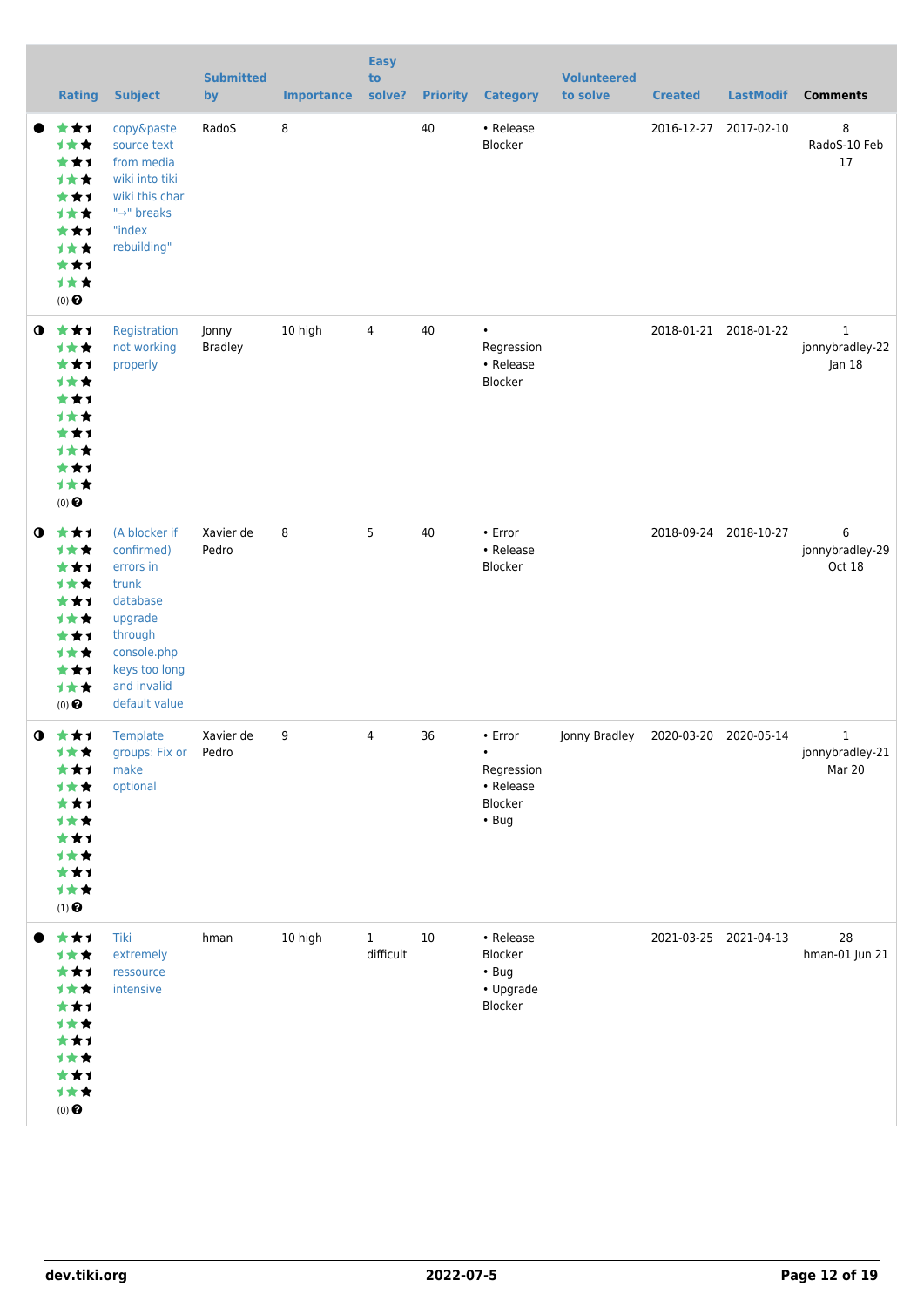|             | Rating                                                                              | <b>Subject</b>                                                       | <b>Submitted</b><br>by | <b>Importance</b> | <b>Easy</b><br>to<br>solve? |              | <b>Priority Category</b>    | <b>Volunteered</b><br>to solve | <b>Created</b> | <b>LastModif</b>      | <b>Comments</b>                |
|-------------|-------------------------------------------------------------------------------------|----------------------------------------------------------------------|------------------------|-------------------|-----------------------------|--------------|-----------------------------|--------------------------------|----------------|-----------------------|--------------------------------|
| $\mathbf o$ | ***<br>1★★<br>***<br>计女女<br>***<br>计女女<br>***<br>计女女<br>***<br>计女女<br>$(0)$ $\odot$ | Cannot see<br>text in<br>fivealive-lite<br>watermelon<br>top buttons | Nelson Ko              | 1 low             | $\mathbf{1}$<br>difficult   | $\mathbf{1}$ | • Release<br><b>Blocker</b> |                                | 2014-06-25     | 2014-06-27            | $\mathbf{1}$<br>koth-27 Jun 14 |
| $\mathbf o$ | ***<br>1★★<br>***<br>计女女<br>***<br>计女女<br>***<br>1★★<br>***<br>计女女<br>$(0)$ $\odot$ | fivealive-lite<br>kiwi can't see<br>logout link                      | Nelson Ko              | 1 low             | $\mathbf{1}$<br>difficult   | $\mathbf{1}$ | • Release<br>Blocker        |                                |                | 2014-06-25 2014-06-27 | $1\,$<br>Chealer9-22<br>Oct 16 |

### Other 13.x bugs Other Open

| <b>Rating</b>                                                                       | <b>Subject</b>                                                 | <b>Submitted</b><br>by | Importance solve? | <b>Easy</b><br>to | <b>Priority</b> | <b>Category</b>                   | <b>Volunteered</b><br>to solve | <b>Created</b>        | <b>LastModif</b> | <b>Comments</b>              |
|-------------------------------------------------------------------------------------|----------------------------------------------------------------|------------------------|-------------------|-------------------|-----------------|-----------------------------------|--------------------------------|-----------------------|------------------|------------------------------|
| ***<br>***<br>***<br>1★★<br>***<br>1**<br>***<br>1★★<br>***<br>计女女<br>$(2)$ $\odot$ | Offline Tiki: add a way to save/view content<br>offline        | edjusted               | 3                 | 3                 | 9               | • Feature<br>request              |                                | 2007-11-26 2018-10-05 |                  | 12<br>david@ndu-30<br>Jul 20 |
| ***<br>计女女<br>***<br>1**<br>***<br>1**<br>***<br>计女女<br>***<br>计女女<br>$(0)$ $\odot$ | tiki.org fully rebuilt several days ago (cron job<br>missing?) | Marc<br>Laporte        | 9                 | 9                 | 81              | · Dogfood on<br>a *.tiki.org site |                                | 2014-08-04 2014-08-05 |                  | $\pmb{0}$                    |
| ***<br>计女女<br>***<br>计女女<br>***<br>1**<br>***<br>计女女<br>***<br>计女女<br>$(0)$ $\odot$ | Not possible to delete a tracker on next.tw.o                  | Marc<br>Laporte        | 10 high           | 8                 | 80              | • Error<br>• Indexing             | nkoth                          | 2013-08-15 2014-07-30 |                  | 6<br>koth-04 Aug<br>14       |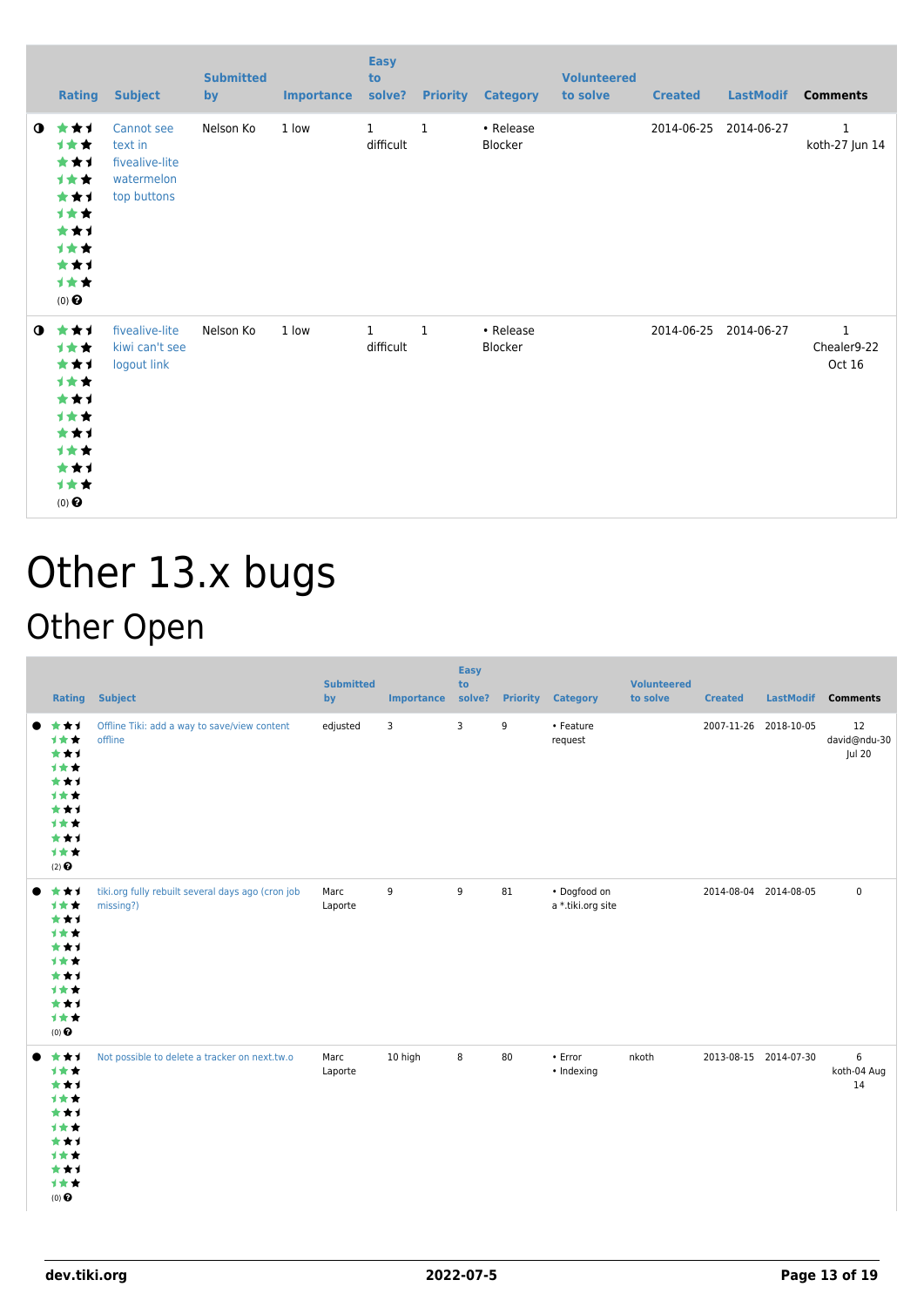|                                                                                                       |                                                                                                                                              | <b>Submitted</b>     |                   | <b>Easy</b><br>to |    | <b>Volunteered</b>                                                                            |          |                       |           |                                   |
|-------------------------------------------------------------------------------------------------------|----------------------------------------------------------------------------------------------------------------------------------------------|----------------------|-------------------|-------------------|----|-----------------------------------------------------------------------------------------------|----------|-----------------------|-----------|-----------------------------------|
| <b>Rating</b>                                                                                         | <b>Subject</b>                                                                                                                               | by                   | <b>Importance</b> | solve?            |    | <b>Priority Category</b>                                                                      | to solve | <b>Created</b>        | LastModif | <b>Comments</b>                   |
| ***<br>计女女<br>***<br>计女女<br>***<br>计女女<br>***<br>计女女<br>***<br>计女女<br>$(0)$ $\odot$                   | Adding 13.x to demo.tiki.org                                                                                                                 | Marc<br>Laporte      | 8                 | 10<br>easy        | 80 | • Community<br>projects                                                                       |          | 2014-07-29 2014-08-16 |           | $\pmb{0}$                         |
| ***<br>计女女<br>***<br>计女女<br>***<br>计女女<br>***<br>计女女<br>***<br>计女女<br>$(0)$ $\odot$                   | dev.tiki.org :: 13.x trackers in new edit interface<br>:: selecting a status hides the text                                                  | Marc<br>Laporte      | 1 low             | 8                 | 8  | • Conflict of<br>two features<br>(each works<br>well<br>independently)                        |          | 2014-07-22 2014-07-22 |           | $\pmb{0}$                         |
| ***<br>计女女<br>***<br>计女女<br>***<br>计女女<br>***<br>计女女<br>***<br>计女女<br>$(0)$ $\odot$                   | Non-parsed part of heading via inclusion<br>rendered as hexadecimal key like<br>"§3b24424f3be6a8f1f0937355e8f37ee8§" in<br>table of contents | Philippe<br>Cloutier | $\sqrt{4}$        | $\overline{2}$    | 8  | • Regression                                                                                  |          | 2018-07-16 2018-08-14 |           | 3<br>Chealer9-13<br>Aug 18        |
| ***<br>计女女<br>***<br>计女女<br>***<br>计女女<br>***<br>计女女<br>***<br>计女女<br>$(0)$ $\bullet$                 | 13.x regression or server issue? -> List of open<br>wishes not showing on<br>https://dev.tiki.org/Trackers                                   | Marc<br>Laporte      | 10 high           | $\overline{7}$    | 70 | • Regression                                                                                  |          | 2014-07-21 2014-07-29 |           | $\mathbf{1}$<br>koth-04 Aug<br>14 |
| ***<br>计女女<br>***<br>计女女<br>***<br>计女女<br>***<br>计女女<br>***<br>计女女<br>$\left(1\right)$ $\pmb{\Theta}$ | *.tiki.org sites: make the navigation & interface<br>more consistent                                                                         | Marc<br>Laporte      | 10 high           | $\overline{7}$    | 70 | • Community<br>projects<br>· Dogfood on<br>a *.tiki.org site<br>• Regression<br>• Consistency |          | 2014-07-29 2014-08-01 |           | 15<br>chibaguy-31<br>Aug 14       |
| ***<br>计女女<br>***<br>计女女<br>***<br>1 * *<br>***<br>计女女<br>***<br>计女女<br>$(0)$ $\odot$                 | File names should not have tiki                                                                                                              | samerafach 10 high   |                   | $\overline{7}$    | 70 | • Usability                                                                                   |          | 2015-02-13 2015-02-18 |           | $\pmb{0}$                         |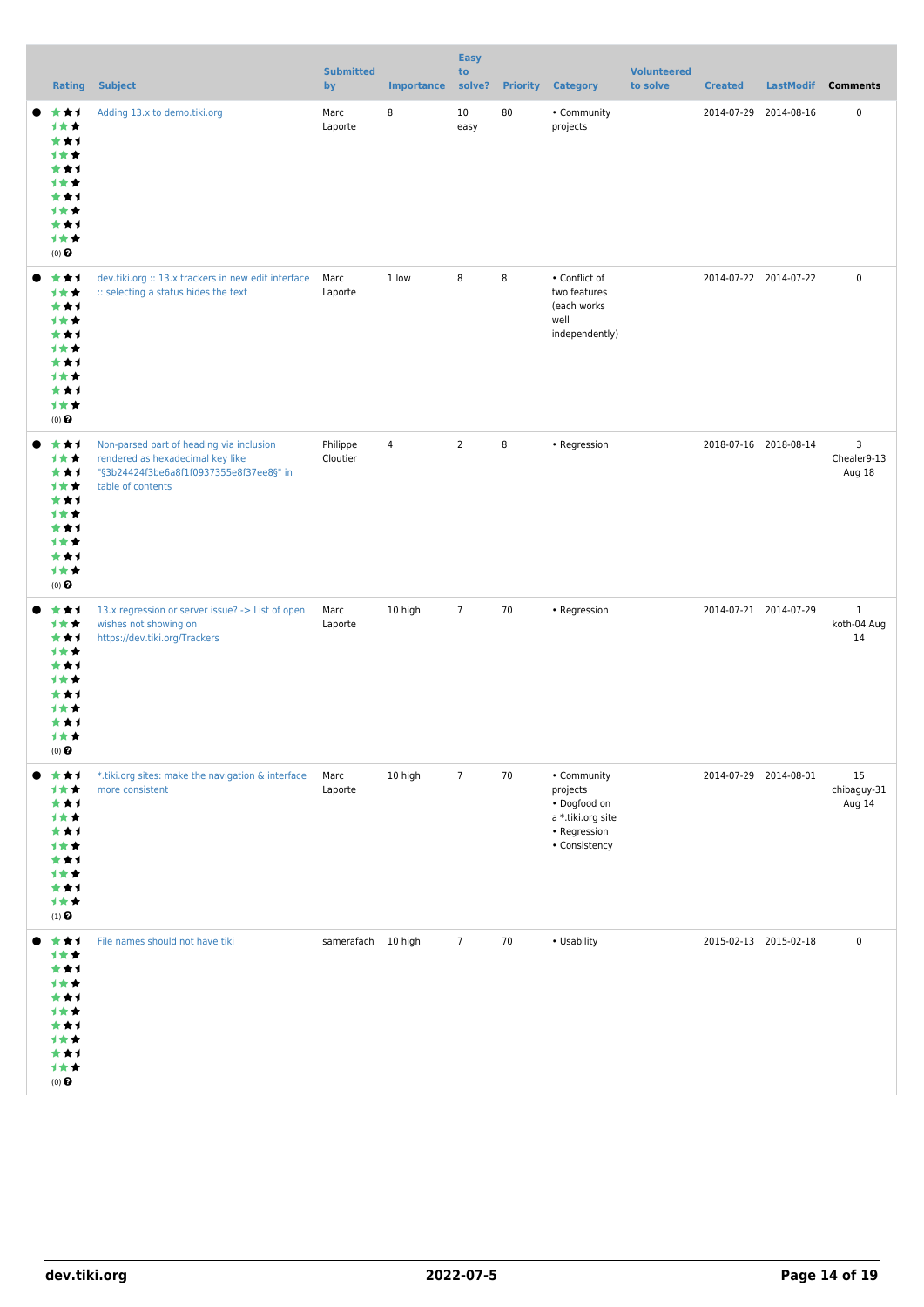|                                                                                                | <b>Rating Subject</b>                                                                    | <b>Submitted</b><br>by | <b>Importance</b> | <b>Easy</b><br>to<br>solve? |    | <b>Priority Category</b>                                   | <b>Volunteered</b><br>to solve | <b>Created</b>        | LastModif Comments         |
|------------------------------------------------------------------------------------------------|------------------------------------------------------------------------------------------|------------------------|-------------------|-----------------------------|----|------------------------------------------------------------|--------------------------------|-----------------------|----------------------------|
| ★↑<br>★<br>计女女<br>***<br>计女女<br>***<br>计女女<br>***<br>计女女<br>***<br>计女女<br>$(0)$ $\pmb{\Theta}$ | 13.x doc.tiki.org :: help doc links report "Page<br>not found"                           | Marc<br>Laporte        | 8                 | 8                           | 64 | • Regression                                               |                                | 2014-07-26 2014-07-30 | $\pmb{0}$                  |
| ***<br>计女女<br>***<br>计女女<br>***<br>计女女<br>***<br>计女女<br>***<br>计女女<br>$(0)$ $\pmb{\Theta}$     | Wiki tables & other tables: determine & apply<br>convention                              | Marc<br>Laporte        | 8                 | 8                           | 64 | • Regression<br>• Consistency                              |                                | 2014-07-30 2014-07-30 | $\pmb{0}$                  |
| ***<br>计女女<br>***<br>计女女<br>***<br>计女女<br>***<br>计女女<br>***<br>计女女<br>$(0)$ $\pmb{\Theta}$     | http://tiki.org/tiki-admin.php?page=performance<br>OpCache has run out of memory         | Marc<br>Laporte        | 8                 | $\,8\,$                     | 64 | • Dogfood on<br>a *.tiki.org site                          |                                | 2014-07-30 2014-07-30 | $\pmb{0}$                  |
| ***<br>计女女<br>***<br>计女女<br>***<br>计女女<br>***<br>计女女<br>***<br>计女女<br>$(0)$ $\odot$            | Ul not visible to Upload video via Kaltura                                               | upsafety               | 10 high           | $\,6\,$                     | 60 | • Support<br>request                                       |                                | 2014-09-22 2014-09-23 | 3<br>upsafety-01<br>Oct 14 |
| ***<br>计女女<br>***<br>计女女<br>***<br>计女女<br>***<br>计女女<br>***<br>计女女<br>$(0)$<br>$\pmb{\Theta}$  | -=text=- has no more formatting                                                          | Marc<br>Laporte        | 8                 | $\overline{7}$              | 56 | • Regression                                               |                                | 2014-07-28 2014-07-28 | $\pmb{0}$                  |
| ***<br>计女女<br>***<br>计女女<br>***<br>计女女<br>***<br>计女女<br>***<br>计女女<br>$(0)$ $\pmb{\Theta}$     | 13.x doc.tiki.org :: search results show content<br>which is not accessible via the link | Marc<br>Laporte        | 9                 | 6                           | 54 | $\bullet$ Dogfood on<br>a *.tiki.org site<br>• Consistency |                                | 2014-07-26 2014-07-26 | $\pmb{0}$                  |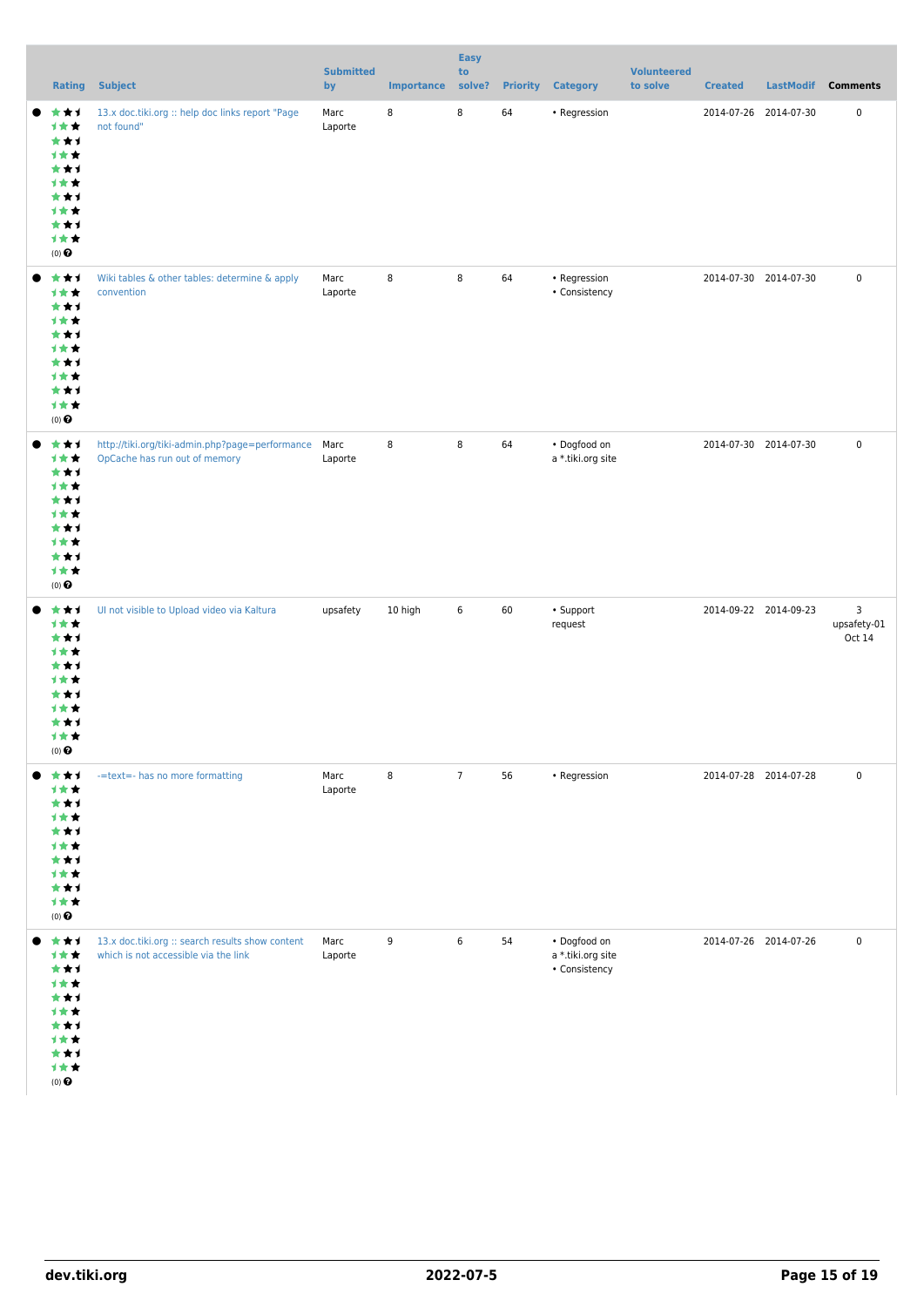|       | Rating                                                                                                | <b>Subject</b>                                                                                                                     | <b>Submitted</b><br>by | <b>Importance</b> | <b>Easy</b><br>to<br>solve? | <b>Priority</b> | <b>Category</b>                                                                                                                        | <b>Volunteered</b><br>to solve | <b>Created</b>        | <b>LastModif</b>      | <b>Comments</b>             |
|-------|-------------------------------------------------------------------------------------------------------|------------------------------------------------------------------------------------------------------------------------------------|------------------------|-------------------|-----------------------------|-----------------|----------------------------------------------------------------------------------------------------------------------------------------|--------------------------------|-----------------------|-----------------------|-----------------------------|
|       | ***<br>计女女<br>***<br>计女女<br>***<br>计女女<br>***<br>计女女<br>***<br>计女女<br>$\left(1\right)$ $\pmb{\Theta}$ | forums editor not loaded in t.o mobile (13.x or<br>next.t.o 14.x)                                                                  | Xavier de<br>Pedro     | 9                 | 6                           | 54              | • Community<br>projects<br>• Dogfood on<br>a *.tiki.org site<br>• Conflict of<br>two features<br>(each works<br>well<br>independently) |                                |                       | 2015-02-18 2015-03-16 | 8<br>WolfgangA-14<br>Mar 15 |
|       | ***<br>计女女<br>***<br>计女女<br>***<br>计女女<br>***<br>计女女<br>***<br>计女女<br>$(0)$ $\odot$                   | Upon select text and click toolbar plugin,<br>CodeMirror activates itself and instead of insert<br>at cursor, we get insert at top | Marc<br>Laporte        | 10 high           | 5                           | 50              | • Dogfood on<br>a *.tiki.org site<br>• Regression<br>• Conflict of<br>two features<br>(each works<br>well<br>independently)            |                                | 2014-02-22 2014-07-29 |                       | $\pmb{0}$                   |
|       | ***<br>计女女<br>***<br>计女女<br>***<br>***<br>***<br>计女女<br>***<br>计女女<br>$(0)$ $\odot$                   | 13.x next.tiki.org -> Database Version Problem                                                                                     | Marc<br>Laporte        | 10 high           |                             | 50              | • Dogfood on<br>a *.tiki.org site<br>• Regression                                                                                      |                                | 2014-07-14 2014-07-14 |                       | $\pmb{0}$                   |
|       | ***<br>计女女<br>***<br>计女女<br>***<br>计女女<br>***<br>计女女<br>***<br>计女女<br>$(0)$ $\odot$                   | Get nextthemes.tiki.org working (PHP 5.5 is<br>required)                                                                           | Marc<br>Laporte        | 5                 | 10<br>easy                  | 50              | • Community<br>projects<br>• Dogfood on<br>a *.tiki.org site<br>• Regression                                                           |                                | 2014-07-30 2014-07-30 |                       | $\pmb{0}$                   |
|       | *1<br>1 * *<br>*1<br>1 * *<br>★↑<br>1 * *<br>*1<br>1 * *<br>★★1<br>计女女<br>$(0)$ $\odot$               | TikiWiki Performance issue with Azure website                                                                                      | upsafety               | 10 high           |                             | 50              | • Support<br>request                                                                                                                   |                                | 2014-10-01 2014-10-01 |                       | 5<br>koth-02 Oct<br>14      |
| $\ll$ |                                                                                                       |                                                                                                                                    |                        |                   |                             |                 |                                                                                                                                        |                                |                       |                       |                             |

#### 1 (current)

- [2](https://dev.tiki.org/tiki-print.php?tr_sort_mode1=f_41_desc&page=Tiki13&tr_sort_mode2=f_26_asc&tr_offset5=20)
- [3](https://dev.tiki.org/tiki-print.php?tr_sort_mode1=f_41_desc&page=Tiki13&tr_sort_mode2=f_26_asc&tr_offset5=40)
- [4](https://dev.tiki.org/tiki-print.php?tr_sort_mode1=f_41_desc&page=Tiki13&tr_sort_mode2=f_26_asc&tr_offset5=60)
- [5](https://dev.tiki.org/tiki-print.php?tr_sort_mode1=f_41_desc&page=Tiki13&tr_sort_mode2=f_26_asc&tr_offset5=80)

#### [»](https://dev.tiki.org/tiki-print.php?tr_sort_mode1=f_41_desc&page=Tiki13&tr_sort_mode2=f_26_asc&tr_offset5=20)

### Other Pending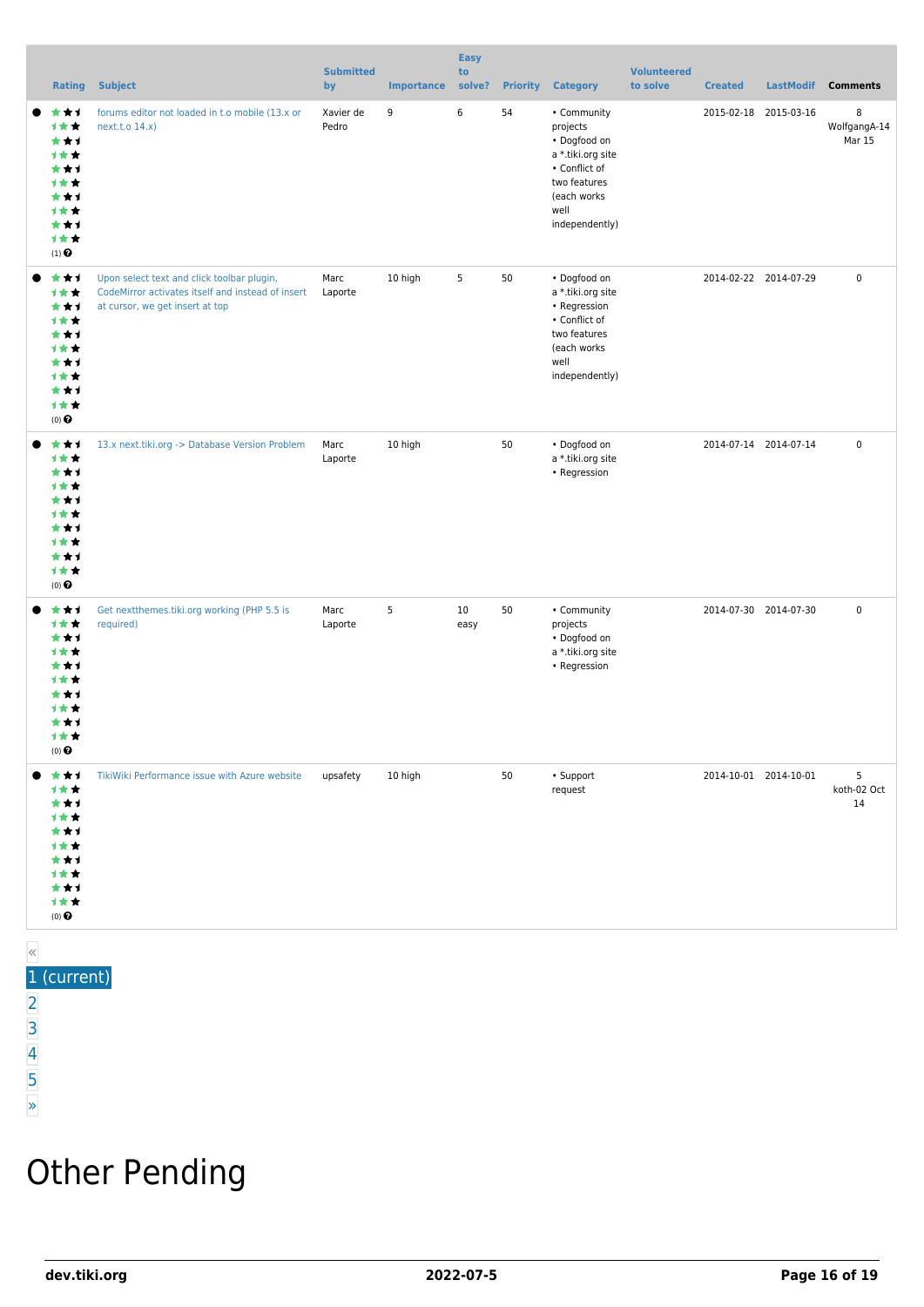|             | <b>Rating</b>                                                                                                                         | <b>Subject</b>                                                                                                                        | <b>Submitted</b><br>by | <b>Importance</b> | <b>Easy</b><br>to<br>solve? | <b>Priority</b> | <b>Category</b>                                                                                       | <b>Volunteered</b><br>to solve | <b>Created</b> | <b>LastModif</b>      | <b>Comments</b>                          |
|-------------|---------------------------------------------------------------------------------------------------------------------------------------|---------------------------------------------------------------------------------------------------------------------------------------|------------------------|-------------------|-----------------------------|-----------------|-------------------------------------------------------------------------------------------------------|--------------------------------|----------------|-----------------------|------------------------------------------|
| $\bullet$   | 大大士<br><b>1**</b><br>***<br><b>1**</b><br>***<br><b>1**</b><br>***<br><b>1**</b><br>**1<br>计女女<br>$(0)$ <sup><math>\odot</math></sup> | InterTiki<br>backlinks /<br>SisterWiki /<br><b>Extend</b><br>External<br>Wiki<br>feature                                              | Marc<br>Laporte        | 4                 | 2                           | 8               | • Feature<br>request<br>• Dogfood<br>on a<br>*.tiki.org<br>site                                       |                                | 2008-06-05     | 2016-11-16            | $\mathbf 1$<br>marclaporte-11<br>Aug 14  |
| $\mathbf o$ | 大女子<br>才女女<br>***<br>才女女<br>***<br>1★★<br>***<br><b>1**</b><br>***<br>计女女<br>$(0)$ $\odot$                                            | $12.x \&$<br>$13.x$ :<br>Images<br>stretched<br>& skewed<br>$(in * t.o)$<br>sites and<br><b>LTS</b><br>production<br>sites on<br>svn) | Marc<br>Laporte        | 8                 | 9                           | 72              | $\bullet$<br>Regression<br>• Release<br>Blocker                                                       |                                |                | 2014-07-23 2017-01-12 | $\mathbf{1}$<br>marclaporte-06<br>Aug 14 |
| $\mathbf o$ | ***<br>计女女<br>***<br>计女女<br>***<br>计女女<br>***<br>计女女<br>***<br>计女女<br>$(0)$ $\odot$                                                   | doc.tiki.org<br>feature list<br>(which is<br>populated<br>from<br>trackers) is<br>not<br>appearing<br>all the<br>time                 | Marc<br>Laporte        | 10 high           | $\overline{7}$              | 70              | • Error<br>• Support<br>request<br>• Dogfood<br>on a<br>*.tiki.org<br>site<br>$\bullet$<br>Regression | Jonny Bradley                  |                | 2013-05-31 2015-02-10 | 8<br>marclaporte-01<br>Dec 14            |
| $\mathbf 0$ | 大大士<br>1★★<br>***<br>计女女<br>***<br>计女女<br>***<br>计女女<br>***<br>计女女<br>$(0)$ $\pmb{\Theta}$                                            | Fresh<br>install of<br>13.0:<br>theme<br>admin<br>panel: tabs<br>with no<br>possible<br>options                                       | Marc<br>Laporte        | 8                 | 8                           | 64              | • Usability                                                                                           |                                |                | 2014-07-29 2014-07-30 | 5<br>marclaporte-30<br>Jul 14            |
| $\bullet$   | 大女子<br>计女女<br>***<br>1★★<br>***<br>计女女<br>***<br>计女女<br>***<br>计女女<br>$(1)$ $\odot$                                                   | Unified<br>Search<br>Engine<br><b>MFTS</b> fails<br>for any<br>content<br>(was 'Page<br>alias not<br>found by<br>search')             | Hans.Reil              | 9                 | 6                           | 54              | $\bullet$<br>Consistency<br>• Release<br>Blocker                                                      | Nelson Ko                      |                | 2015-02-01 2015-03-02 | 3<br>jonnybradley-26<br>Feb 15           |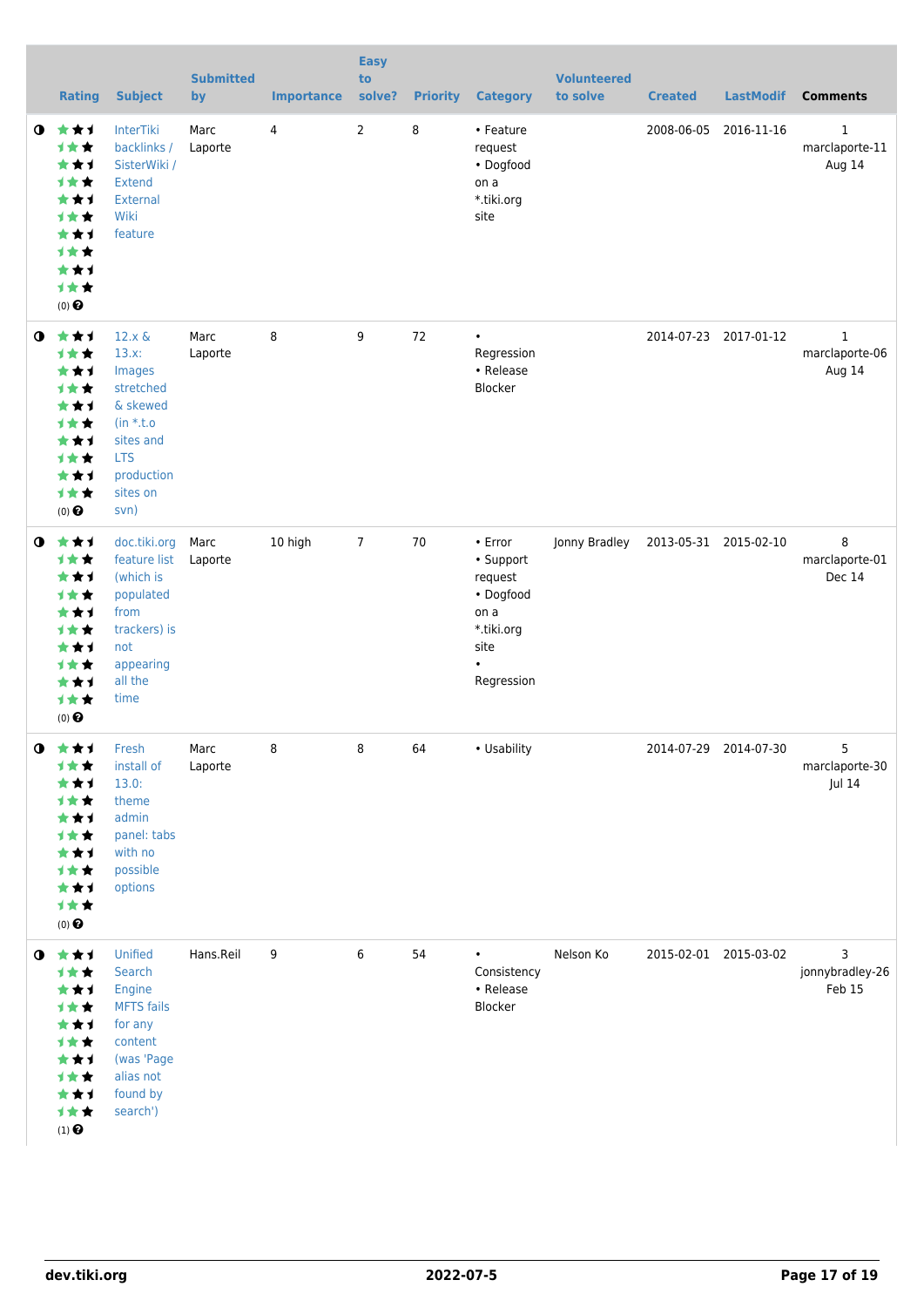|           | <b>Rating</b>                                                                                                   | <b>Subject</b>                                                                         | <b>Submitted</b><br>by | <b>Importance</b> | <b>Easy</b><br>to<br>solve? |                | <b>Priority Category</b>                           | <b>Volunteered</b><br>to solve | <b>Created</b> | <b>LastModif</b>      | <b>Comments</b>                              |
|-----------|-----------------------------------------------------------------------------------------------------------------|----------------------------------------------------------------------------------------|------------------------|-------------------|-----------------------------|----------------|----------------------------------------------------|--------------------------------|----------------|-----------------------|----------------------------------------------|
| $\bullet$ | 大女子<br>→★★<br>***<br>计女女<br>***<br>计女女<br>***<br>计女女<br>***<br>计女女<br>$(0)$<br>$\pmb{\Theta}$                   | Table of<br>content<br>$(TOC) -$<br>maketoc<br>or autotoc<br>- polluted?               | luciash d'<br>being [] | 1 low             |                             | $5\phantom{a}$ | • Usability                                        |                                |                | 2014-12-04 2018-06-08 | $\mathbf{1}$<br>Chealer9-08<br><b>May 18</b> |
| $\bullet$ | 大女子<br>计女女<br>***<br>计女女<br>***<br>计女女<br>***<br>计女女<br>***<br>计女女<br>$(0)$<br>$\pmb{\Theta}$                   | Draw SVG-<br>edit: in<br>Firefox,<br>drawing<br>shifts quite<br>far from<br>the cursor | Arild Berg             | $\overline{7}$    | $7\overline{ }$             | 49             | • Error                                            |                                |                | 2013-09-22 2017-08-06 | $\overline{2}$<br>xavi-06 Aug 17             |
| $\bullet$ | 大女子<br>计女女<br>***<br>计女女<br>***<br>计女女<br>***<br>计女女<br>***<br>计女女<br>$(0)$ $\odot$                             | Article not<br>appearing<br>in article<br>generator                                    | Régis<br>Barondeau     | 3                 | 9                           | 27             | • Usability<br>$\bullet$<br>Regression             | Nelson Ko                      |                | 2013-11-16 2014-08-22 | $\overline{2}$<br>marclaporte-04<br>Jan 14   |
|           | <b>O</b> ★★1 Surveys<br>计女女<br>***<br>计女女<br>***<br>计女女<br>***<br>计女女<br>***<br>计女女<br>$(0)$ $\odot$            | not<br>showing<br>the vote<br>count nor<br>average<br>from a<br>rating<br>scale<br>110 | Xavier de<br>Pedro     | 5                 | $5\phantom{a}$              | 25             | $\cdot$ Error                                      |                                |                | 2014-05-14 2014-06-25 | $\mathbf 0$                                  |
|           | $0$ $\star\star\star$<br>计女女<br>***<br>计女女<br>***<br>计女女<br>***<br>计女女<br>***<br>计女女<br>$(0)$<br>$\pmb{\Theta}$ | InterTiki<br>doesn't<br>update<br>Last Login<br>time                                   | Marc<br>Laporte        | 2                 | 5                           | 10             | • Error<br>• Dogfood<br>on a<br>*.tiki.org<br>site |                                |                | 2007-07-19 2018-03-14 | $\overline{2}$<br>drsassafras-26<br>Feb 20   |